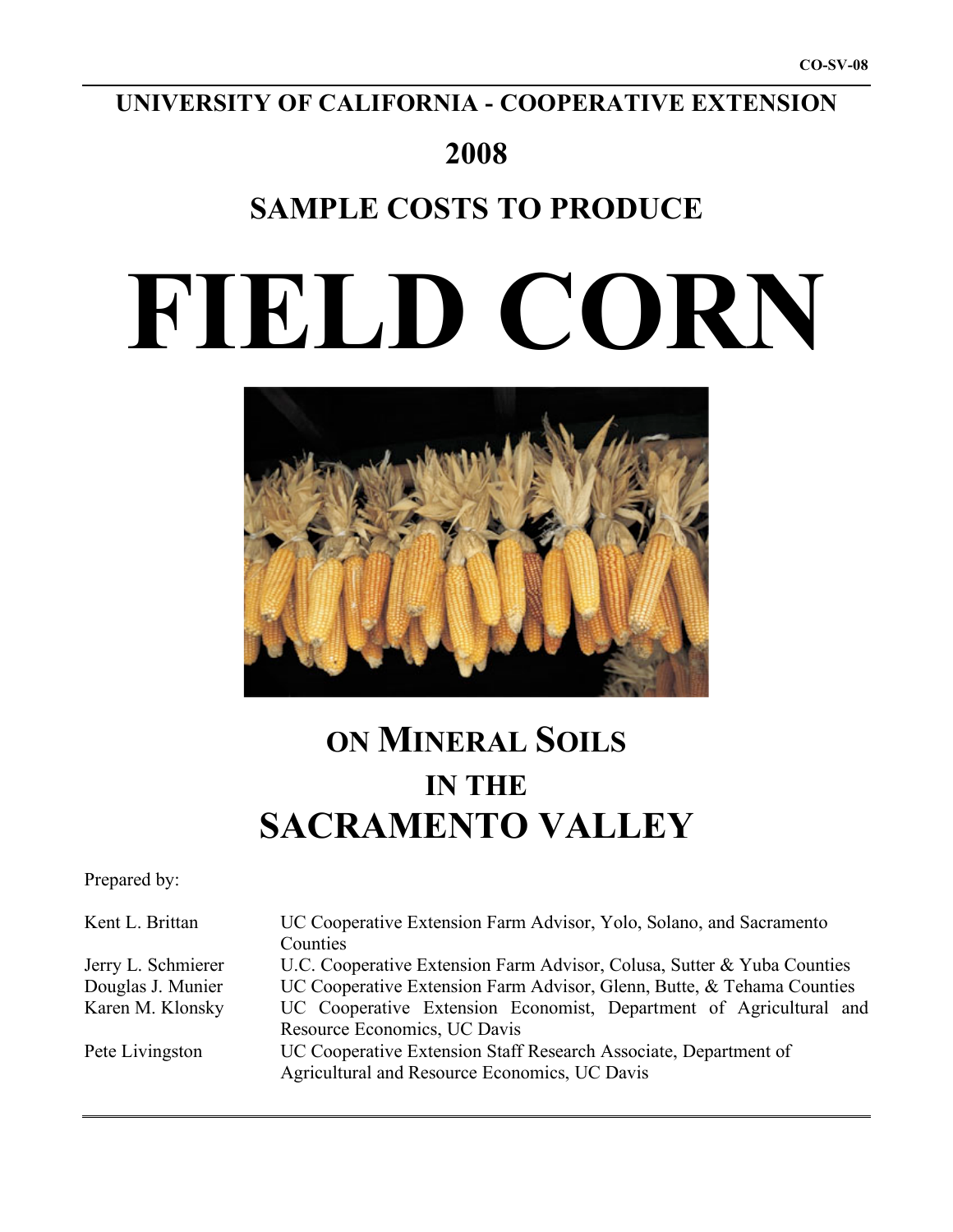## UNIVERSITY OF CALIFORNIA – COOPERATIVE EXTENSION

## SAMPLE COSTS TO PRODUCE FIELD CORN on Mineral Soils in the Sacramento Valley – 2008

## **CONTENTS**

| 2     |
|-------|
| 3     |
| 3     |
| 5     |
| 6     |
| 8     |
| 9     |
| 10    |
| $-11$ |
|       |
| 13    |
| -14   |
| -15   |
|       |
|       |

## **INTRODUCTION**

The sample costs to produce field corn in the Sacramento Valley are presented in this study. The study is intended as a guide only, and can be used in making production decisions, determining potential returns, preparing budgets and evaluating production loans. Practices described are based on those production procedures considered typical for this crop and area. Sample costs for labor, materials, equipment, and custom services are based on current figures. Some costs and practices detailed in this study may not be applicable to your situation. A blank column, "*Your Costs,*" is provided to enter your actual costs on Tables 1 and 2.

The hypothetical farm operation, production practices, overhead, and calculations are described under the assumptions. For additional information or an explanation of the calculations used in the study call the Department of Agricultural and Resource Economics, University of California, Davis, 530-752-2414 or your local UC Cooperative Extension office.

Sample Cost of Production Studies for many commodities are available and can be requested through the Department of Agricultural and Resource Economics, UC Davis, 530-752-2414. Current studies can be obtained from selected county UC Cooperative Extension offices or downloaded from the department website at http://coststudies.ucdavis.edu.

The University of California prohibits discrimination or harassment of any person on the basis of race, color, national origin, religion, sex, gender identity, pregnancy (including childbirth, and medical conditions relate resolution process of any such complaint.

University policy is intended to be consistent with the provisions of applicable State and Federal laws.

Inquiries regarding the University's nondiscrimination policies may be directed to the Affirmative Action/Equal Opportunity Director, University of California, Agriculture and Natural Resources,<br>1111 Franklin Street, 6th F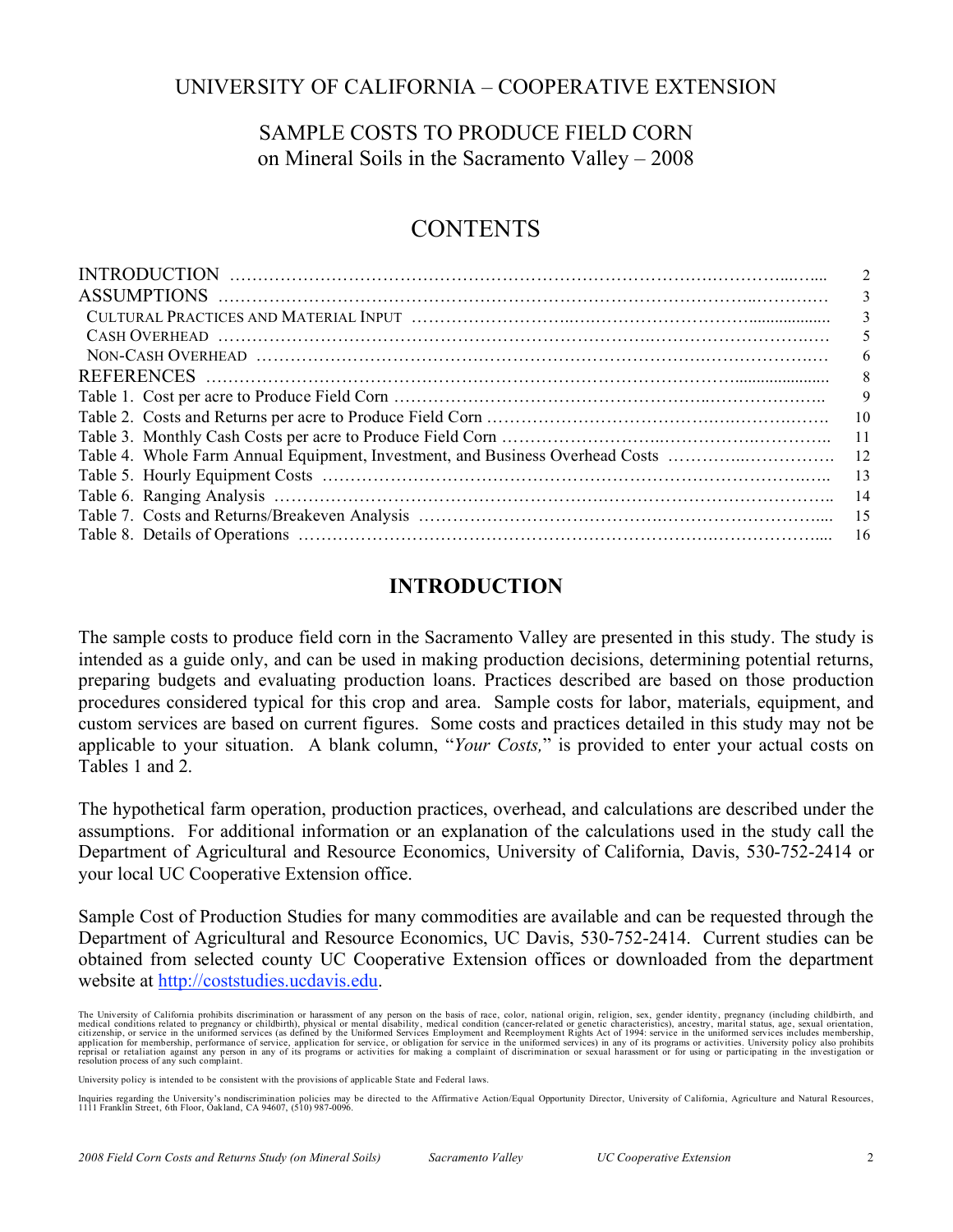## **ASSUMPTIONS**

The following assumptions pertain to sample costs to produce field corn in the Sacramento Valley. Practices described should not be considered recommendations by the University of California, but rather represent production procedures considered typical for this crop and area. Some practices listed may not be needed nor used during every production year. Additional ones not indicated may be needed. Cultural practices for the production of field corn vary by grower and region, and variations can be significant. The practices and inputs used in the cost study serve only as a sample or guide. The costs shown are on an annual, per acre basis. **The use of trade names in this report does not constitute an endorsement or recommendation by the University of California nor is any criticism implied by omission of other similar products***.*

**Land**. This report is based on a 2,900 acre field and row crop farm. Field corn is planted on 600 acres and the other 2,300 acres, planted in rotation with the corn, processing tomatoes, alfalfa hay, rice, safflower, sunflower, dry beans and/or wheat. Typically, a grower with this amount of corn acreage will have several non-adjacent fields. A charge for equipment moving and set-up is shown in the tables under cultural costs. The entire 600 acres which is rented includes developed wells and irrigation system. All costs associated with land and the irrigation system is incurred by the landowner. The grower also owns land, a shop and an equipment yard.

## **CULTURAL PRACTICES AND MATERIAL INPUTS**

**Land Preparation**. Primary tillage which includes laser leveling, discing, rolling, subsoiling, land leveling, and listing beds is in October of the year preceding planting. All operations are done on 100% of the acres unless noted. To reduce annual expenses, only 25% of the acreage is laser leveled each year. Subsoiling to a depth of 22 to 24 inches and discing are done on 25% (150 acres) of the corn acreage. Ground is smoothed in two passes with a triplane. Beds on 2.5 foot centers are made with a six-row lister, and shaped with a bed-shaper cultivator. Some growers may use other row configurations including three rows on 60 inch centers.

**Stand Establishment**. Field corn is generally planted from late March through April. In this study 36,000 seeds per acre are planted in April. An herbicide resistant variety is used.

**Fertilization**. Nitrogen is the primary nutrient applied to corn throughout the growing season. At planting 151 pounds (15 gallons) of ammonium phosphate (10-34-0) plus one quart of chelated zinc is applied. This is equivalent to 15 pounds of actual nitrogen and 51 pounds of phosphorous  $(P_2O_5)$  per acre. Aqua Ammonia (20-0-0) is applied at a rate of 225 pounds (152 gallons) of N per acre.

**Irrigation**. In this study, water is calculated to cost \$19.56 per acre foot and is a combination of 1/2 well water and  $1/2$  canal delivered surface water. The irrigation costs shown in Tables 1, 2, and 3 include water, pumping, and labor charges. A total of 3 and a half acre-feet (42 acre inch) are applied to the crop in this study. A single pre-irrigation of 6.0 acre-inches (when needed) and six post-plant irrigations are applied bi-weekly in April, May, June, and July.

**Pesticide Recommendations**. Not all treatments mentioned in this report will be needed every year. Other materials other than those discussed in this report are available for labeled use on this crop. For specific pesticides choices and rates consult the publication UC IPM Pest Management Guidelines, Corn or can be accessed online at http://www.ipm.ucdavis.edu/PMG/crops-agriculture.html. Written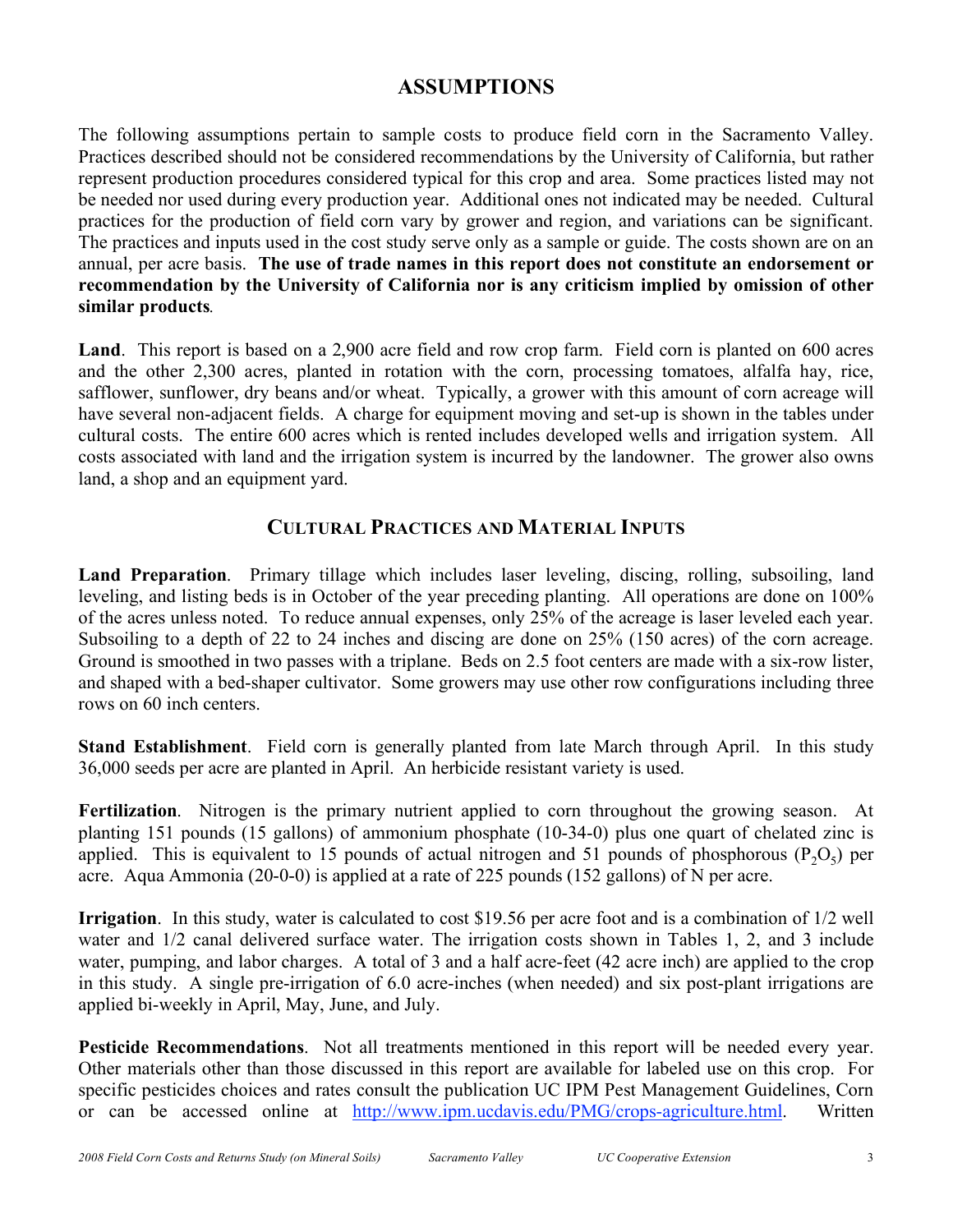recommendations made by licensed pest control advisors are required for many pesticides. For information and pesticide use permits, contact the local county Agricultural Commissioner's office.

*Weeds*. A mix of materials and cultural practices are used to manage weeds in corn. Beginning in February a contact herbicide, Roundup, is applied by aircraft to the fallow beds to control early season weeds. For broadleaf weed control, Shark herbicide is applied in May on 25% of the corn acreage by the grower using a tractor mounted sprayer. Roundup is also used in May for additional grass weed control. Cultivation using a rolling or mechanical cultivator is done twice, once in March and once in May. The May cultivation is done as part of the furrowing out and fertilizing operation. Many growers are utilizing precision weed control with a gps unit installed on the tractor.

*Insects and Diseases.* Corn has many insect and mite pests that can cause economic damage during any given season. In this study cutworms (*Agrotis spp., Feltia spp.,* and *Peridroma spp*.) are assumed to be above the treatment threshold on 20% of the acreage. Sevin bait is applied to control cutworms on the infested acres. A tractor mounted applicator is used to apply the bait in May. Mites (*Tetranychus spp*.) can be a problem late in the season, and may be controlled with an application of Oberon sprayed on 60% of the acres in June. The mite treatment is applied by air.

**Harvest**. It is assumed that the grower owns a harvest combine and bankout wagon. The combine attaches to a 30-inch row, six-row header. The corn is dumped from the combine directly into the bankout wagon which transports the grain to semi-truck bulk grain trailers for transport to the buyer. Transportation from the field to the warehouse is paid by the buyer.

Equipment for harvest operations are shown in investment costs on Table 4, and labor, fuel, repairs, and operating interest, are calculated as harvest costs in Tables 1 and 3. If a grower contracts his harvest operation, all harvesting equipment should be subtracted from investment costs in Table 4. Related costs should be subtracted from harvest costs in Tables 1 and 3 and a custom charge added.

**Yields**. Annual field corn yields for individual counties in the Sacramento Valley from 1998 to 2007 range from a low of 3.40 tons per acre to a high of 6.85. This is the average of the 10 years weighted average (1998-2007). The reporting counties are Butte, Colusa, Glenn, Sacramento, Solano, Sutter, Tehama Yolo, and Yuba counties. The 10-year weighted average corn yield over that same period and region is 5.12. The yield used in this study is 6.0 tons per acre to reflect best management practices.

Weighted average valley yields are shown in Table A.

**Returns**. Individual county average prices for field corn ranged from \$80 to \$126 per ton over the last ten years. Return prices to growers in the Sacramento Valley over the last 10 years are shown in Table A and a weighted average return of \$94.29 was calculated. Because of a large increase in corn prices for the last two years, a price of \$170.00 per ton is used.

| Table A. Sacramento Valley weighted average field corn yield and price <sup>*</sup> |  |  |  |  |  |
|-------------------------------------------------------------------------------------|--|--|--|--|--|
|                                                                                     |  |  |  |  |  |

| Year                 | Tons Per Acre | \$ Per Ton |
|----------------------|---------------|------------|
| $2007^{\frac{5}{3}}$ | 4.89          | NA.        |
| 2006                 | 4.81          | 114.40     |
| 2005                 | 5.03          | 95.15      |
| 2004                 | 5.49          | 96.74      |
| 2003                 | 5.11          | 96.90      |
| 2002                 | 5.48          | 95.19      |
| 2001                 | 5.24          | 82.04      |
| 2000                 | 5.56          | 88.34      |
| 1999                 | 4.96          | 86.36      |
| 1998                 | 4.64          | 93.50      |
| Annualized           | 5.12          | 94.29      |

<sup>\*</sup> Source: California Crop Reports, 1998 – 2007 § Preliminary report

*2008 Field Corn Costs and Returns Study (on Mineral Soils) Sacramento Valley UC Cooperative Extension* 4 **Labor**. Labor rates of \$15.72 per hour for machine operators and \$10.88 for general labor includes payroll overhead of 36%. The basic hourly wages are \$11.55 for machine operators and \$8.00 for general labor. The overhead includes the employers' share of federal and California state payroll taxes, workers'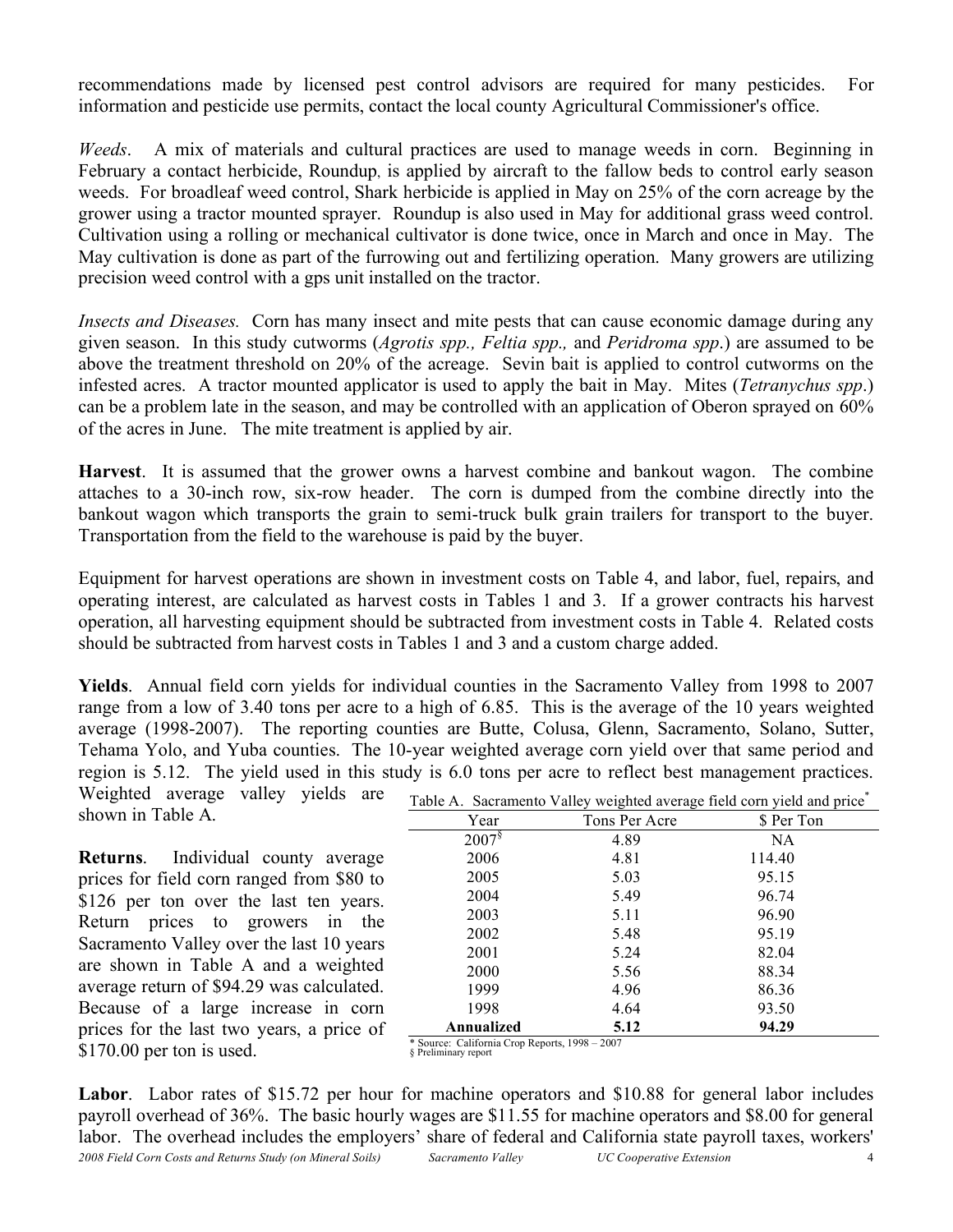compensation insurance for field crops (code 0171), and a percentage for other possible benefits. Workers' compensation insurance costs will vary among growers, but for this study the cost is based upon the average industry final rate as of January 1, 2008 (California Department of Insurance). Labor for operations involving machinery are 20% higher than the operation time given in Table 1 and 4 to account for the extra labor involved in equipment set up, moving, maintenance, work breaks, and field repair.

**Interest on Operating Capital.** Interest on operating capital is based on cash operating costs and is calculated monthly until harvest at a nominal rate of 6.75% per year. A nominal interest rate is the typical market cost of borrowed funds. The interest cost of post harvest operations is discounted back to the last harvest month using a negative interest charge. To prevent a negative calculation in this study, interest is calculated based on an August harvest. The monthly interest is then distributed in Table 4 beginning in September after the August harvest, which corresponds to the month following the August harvest date.

**Equipment Cash Costs**. Equipment costs fall into three categories; capital recovery, cash overhead, and operating costs. The cash overhead and capital recovery costs will be discussed in later sections. The operating costs consist of fuel, lubrication, and repairs.

Repair costs are based on purchase price, annual hours of use, total hours of life, and repair coefficients formulated by the American Society of Agricultural Engineers (ASAE). Fuel and lubrication costs are also determined by ASAE equations based on maximum PTO hp, and type of fuel used. The fuel and repair cost per acre for each operation in Table 2 is determined by multiplying the total hourly operating cost in Table 6 for each piece of equipment used for the cultural practice by the number of hours per acre for that operation. Tractor time is 10% higher than implement time (Operation Time) for a given operation to account for fueling, moving equipment, and setup time. Prices for on-farm delivery of diesel and gasoline are \$3.54 and \$3.57 per gallon, respectively.

**Risk**. Risks associated with field corn production are not assigned a production cost. While this study makes an effort to model a production system based on typical, real world practices, it cannot fully represent financial, agronomic and market risks which affect the profitability and economic viability of corn production. Because of the risk involved, growers should consider all of the agronomic and economic risks before committing resources to corn production in the Sacramento Valley. Crop insurance may be a viable option that each grower should review to determine if it is appropriate for their situation.

## **CASH OVERHEAD**

Cash overhead consists of various cash expenses paid out during the year that are assigned to the whole farm and not to a particular operation. These costs include property taxes, interest on operating capital, office expense, liability and property insurance, sanitation services, equipment repairs, and management.

**Property Taxes**. Counties charge a base property tax rate of 1% on the assessed value of the property. In some counties special assessment districts exist and charge additional taxes on property including equipment, buildings, and improvements. For this study, county taxes are calculated as 1% of the average value of the property. Average value equals new cost plus salvage value divided by 2 on a per acre basis.

**Insurance**. Insurance for farm investments vary depending on the assets included and the amount of coverage. Property insurance provides coverage for property loss and is charged at 0.74% of the average value of the assets over their useful life. Liability insurance covers accidents on the farm and costs \$1,438 for the entire farm or \$0.50 per acre.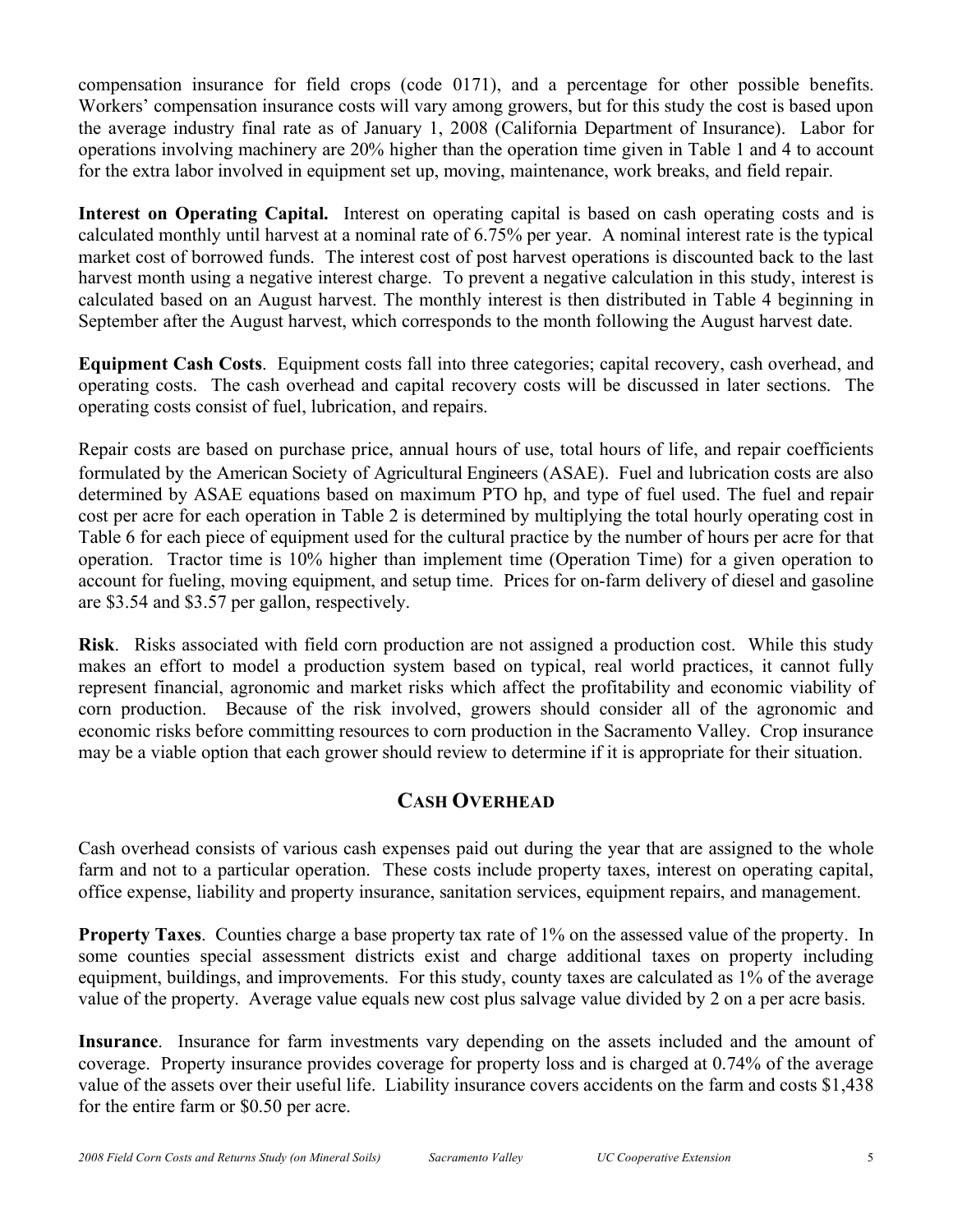**Office Expense**: Office and business expenses are estimated at \$16.69 per acre. These expenses include office supplies, telephones, bookkeeping, accounting, legal fees, road maintenance, etc. Cash overhead costs are found in Tables 1, 2, 3 and 4.

**Share Rent.** Leasing practices and rental rates for agricultural property are continually being adjusted due to changing production and market economics, land values, and relative bargaining positions of the landlord and tenant. Land used for corn production in the Sacramento Valley is commonly rented on a tenant-landowner basis with the landowner receiving between 18-25% of the gross income. In this study the landowner receives 18% of the gross crop receipts from the sale of 6.0 tons of corn. The share rent calculated using a \$170.00 per ton return price provides the landowner \$183.60 per acre. The tenant pays all cash costs to produce the crop except for the landowner's share of grain drying costs if required.

**Salary***.* Supervisor salaries, including benefits, are \$117,465 per year for two supervisors and are allocated among the farm's other crops on a gross returns basis. In this study it is assumed that field corn provides 16% of the farm's gross returns. Any returns above total costs are considered returns to investment.

## **NON-CASH OVERHEAD COSTS**

Non-cash overhead is calculated as the capital recovery cost for equipment and other farm investments.

**Capital Recovery Costs.** Capital recovery cost is the annual depreciation and interest costs for a capital investment. It is the amount of money required each year to recover the difference between the purchase price and salvage value (unrecovered capital). It is equivalent to the annual payment on a loan for the investment with the down payment equal to the discounted salvage value. This is a more complex method of calculating ownership costs than straight-line depreciation and opportunity costs, but more accurately represents the annual costs of ownership because it takes the time value of money into account (Boehlje and Eidman). The formula for the calculation of the annual capital recovery costs is

$$
\left[\left(Purchase - \underset{P\text{rice}}{Salvage}\right) \times \left(Recovers\text{Capital}}{Recovers}]\right] + \left[\underset{Factor}{Salvage} \times \underset{Rate}{Interest}\right]
$$

cost of the investment (Boehlje and Eidman). The percent remaining value is calculated from equations *Salvage Value.* Salvage value is an estimate of the remaining value of an investment at the end of its useful life. For farm machinery (tractors and implements) the remaining value is a percentage of the new developed by the ASAE based on equipment type and years of life. The life in years is estimated by dividing the wear out life, as given by ASAE, by the annual hours of use in this operation. For other investments including irrigation systems, buildings, and miscellaneous equipment, the value at the end of its useful life is zero. The salvage value for land is the purchase price because land does not depreciate. *Capital Recovery Factor.* Capital recovery factor is the amortization factor or annual payment whose present value at compound interest is 1. The amortization factor is a table value that corresponds to the interest rate used and the life of the machine.

*Interest Rate.* The interest rate of 4.25% used to calculate capital recovery cost is an interest rate from an agricultural lender. It is used to reflect the long-term realized rate of return to these specialized resources that can only be used effectively in the agricultural sector. In other words, the next best alternative use for these resources is in another agricultural enterprise.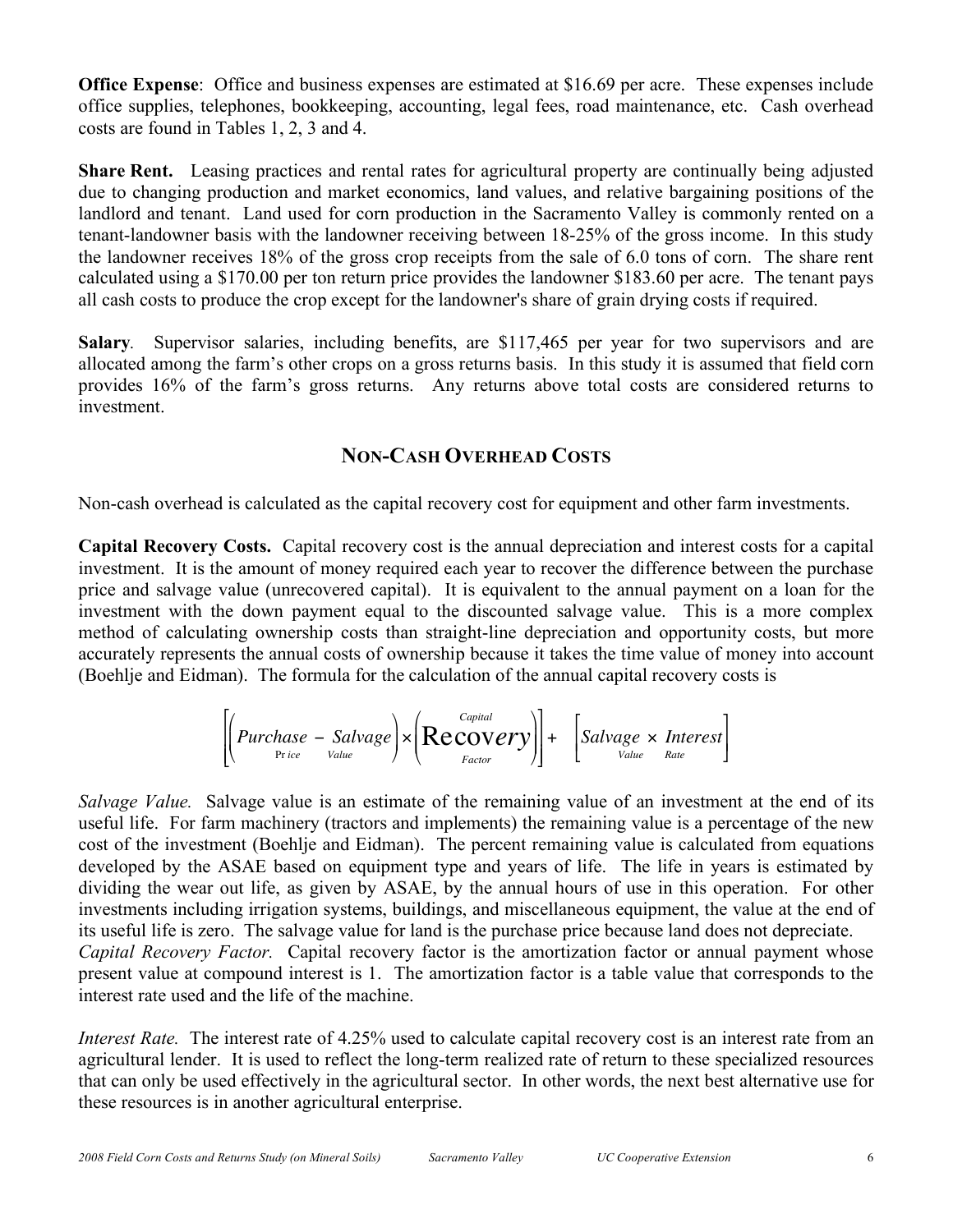**Irrigation System.** The fields are irrigated using a flood irrigation system. Water is delivered from a pump and district ditch and distributed by way of surface mainlines and valves. The life of the irrigation system is estimated at 40 years. The irrigation system is considered an improvement to the property and is shown in the capital recovery sections of Tables 1-3 and the Investments portion of Table 5.

**Shop Building.** The shop building is an 8,000 square foot metal building or buildings on a cement slab.

**Shop Tools.** This includes an assortment of shop tools.

**Fuel Tanks.** Two 4,000-gallon fuel tanks using electric pumps are used to hold diesel and gasoline. The tanks are setup in a cement containment pad that meets federal, state, and county regulations.

**Equipment.** Farm equipment is purchased new or used, but the study shows the current purchase price for new equipment. The new purchase price is adjusted to 60% to indicate a mix of new and used equipment. Equipment costs are composed of three parts: non-cash overhead, cash overhead, and operating costs. Both of the overhead factors have been discussed in previous sections. The operating costs consist of repairs, fuel, and lubrication and are discussed under operating costs.

**Table Values.** Due to rounding, the totals may be slightly different from the sum of the components.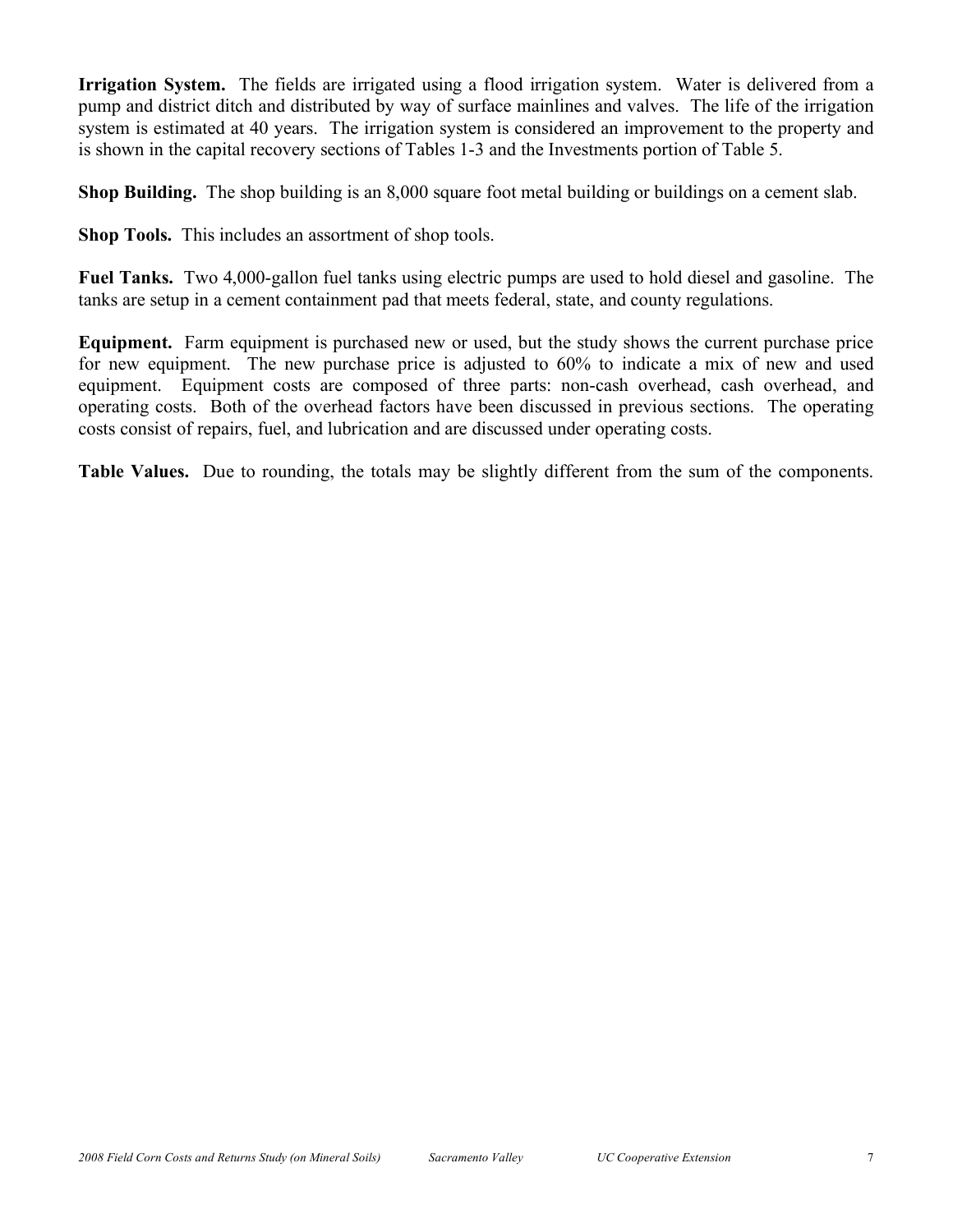### **REFERENCES**

- American Society of Agricultural Engineers. 2002. *American Society of Agricultural Engineers Standards Yearbook*. Russell H. Hahn and Evelyn E. Rosentreter (ed.) St. Joseph, MO. 41st edition.
- Boehlje, Michael D., and Vernon R. Eidman. 1984. *Farm Management*. John Wiley and Sons. New York, NY.
- Blank, Steve, Karen Klonsky, Kim Norris, and Steve Orloff. 1992. *Acquiring alfalfa hay equipment: A financial analysis of alternatives*. University of California. Oakland, CA. Giannini Information Series No. 92-1. http://giannini.ucop.edu/InfoSeries/921-HayEquip.pdf. Internet accessed April, 2008.
- California Chapter of the American Society of Farm Managers and Rural Appraisers. 2007. *Trends in Agricultural Land and Lease Values.* California Chapter of the American Society of Farm Managers and Rural Appraisers, Inc. Woodbridge, CA.
- California Department of Food and Agriculture. 1999, 2000, 2001, 2002, 2003, 2004, 2005, 2006, 2007, 2008. County Agricultural Commissioners' Data. http://www.nass.usda.gov/Statistics\_by\_State/California/Publications/AgComm/indexcac.asp. Internet accessed April, 2008.
- California State Automobile Association. 2008. *Gas Price Averages 2007.* AAA Press Room, San Francisco, CA. http://www.csaa.com/portal/site/CSAA/menuitem.5313747aa611bd4e320cfad592278a0c/?vgnextoid=8 d642ce6cda97010VgnVCM1000002872a8c0RCRD. Internet accessed April, 2008.
- California State Board of Equalization. *Fuel Tax Division Tax Rates.* http://www.boe.ca.gov/sptaxprog/spftdrates.htm. Internet accessed April, 2008.
- Energy Information Administration. 2007. *Weekly Retail on Highway Diesel Prices.* http://tonto.eia.doe.gov/oog/info/gdu/gasdiesel.asp. Internet accessed April, 2008.
- Integrated Pest Management Education and Publications. "UC IPM Pest Management Guidelines: Corn". 2007. In M. L. Flint (ed.) *UC IPM Pest Management Guidelines*. University of California. Division of Agriculture and Natural Resources. Oakland, CA. Publication 3339. http://www.ipm.ucdavis.edu/PMG/selectnewpest.corn.html. Internet accessed April, 2008.
- Brittan, Kent, Doug Munier, Karen M. Klonsky, and Pete Livingston. 2004. *Sample Costs to Produce Field Corn, Sacramento Valley.* University of California, Cooperative Extension. Department of Agricultural and Resource Economics. Davis, CA. http://coststudies.ucdavis.edu/files/cornsv2004.pdf Internet accessed April, 2008.

For information concerning the above or other University of California publications, contact UC DANR Communications Services at 1-800-994-8849, online at www.ucop.edu, or your local county UC Cooperative Extension office.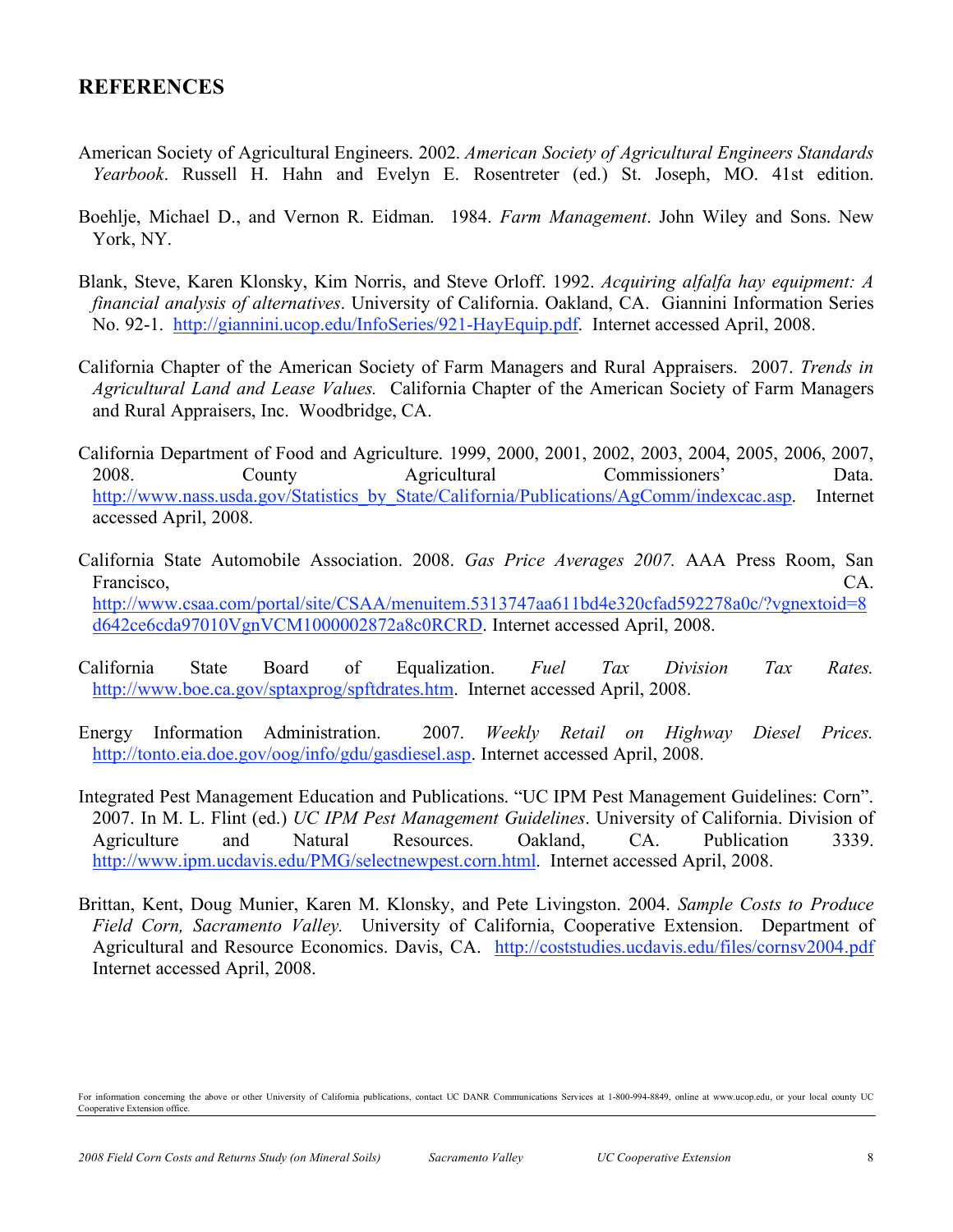#### UC COOPERATIVE EXTENSION Table 1. COSTS PER ACRE TO PRODUCE FIELD CORN SACRAMENTO VALLEY – 2008 ON MINERAL SOILS

Labor Rate: \$15.72/hr. machine labor Interest Rate: 6.75% \$10.88/hr. non-machine labor Yield per Acre: 6.0 Ton \$10.88/hr. non-machine labor

|                                             | - Cash and Labor Costs per Acre -<br>Operation |                  |                  |                   |                  |                  |      |  |  |  |  |
|---------------------------------------------|------------------------------------------------|------------------|------------------|-------------------|------------------|------------------|------|--|--|--|--|
|                                             | Time                                           |                  | Labor Fuel, Lube | Material          | Custom/          | Total            | Your |  |  |  |  |
| Operation                                   | (Hrs/A)                                        | Cost             | & Repairs        | Cost              | Rent             | Cost             | Cost |  |  |  |  |
| Cultural:                                   |                                                |                  |                  |                   |                  |                  |      |  |  |  |  |
| Disc Field – on 25% of Acreage              | 0.02                                           | $\boldsymbol{0}$ | 3                | $\boldsymbol{0}$  | $\boldsymbol{0}$ | 3                |      |  |  |  |  |
| Subsoil - on 25% of Acreage                 | 0.05                                           | $\mathbf{1}$     | 6                | $\mathbf{0}$      | $\mathbf{0}$     | 7                |      |  |  |  |  |
| Land Plane Field - 2X                       | 0.28                                           | 5                | 17               | $\mathbf{0}$      | $\mathbf{0}$     | 22               |      |  |  |  |  |
| List Beds                                   | 0.15                                           | 3                | 6                | $\mathbf{0}$      | $\boldsymbol{0}$ | 9                |      |  |  |  |  |
| Apply Fallow Herbicide                      | 0.00                                           | $\theta$         | $\mathbf{0}$     | 12                | 9                | 21               |      |  |  |  |  |
| Cultivate Beds                              | 0.20                                           | 4                | 8                | $\boldsymbol{0}$  | $\mathbf{0}$     | 12               |      |  |  |  |  |
| Pre-irrigate – on 20% of Acreage            | 0.00                                           | $\mathbf{0}$     | $\mathbf{0}$     | 3                 | $\mathbf{0}$     | 3                |      |  |  |  |  |
| Plant Corn & Apply Fertilizer               | 0.16                                           | 3                | 8                | 116               | $\mathbf{0}$     | 127              |      |  |  |  |  |
| Break Crust - on 10% of Acreage             | 0.02                                           | $\mathbf{0}$     | $\mathbf{0}$     | $\mathbf{0}$      | $\mathbf{0}$     | 1                |      |  |  |  |  |
| Open Ditch - 2X                             | 0.10                                           | $\overline{2}$   | 5                | $\mathbf{0}$      | $\mathbf{0}$     | 7                |      |  |  |  |  |
|                                             |                                                | 82               | $\mathbf{0}$     |                   |                  |                  |      |  |  |  |  |
| Irrigate - $6X$                             | 7.50                                           |                  | $\overline{4}$   | 96                | $\mathbf{0}$     | 178              |      |  |  |  |  |
| Close Ditch - 2X                            | 0.10                                           | $\overline{2}$   |                  | $\mathbf{0}$      | $\mathbf{0}$     | 6                |      |  |  |  |  |
| Insect Control - Cutworms on 20% of Acreage | 0.03                                           | 1                | 1                | $\overline{2}$    | $\mathbf{0}$     | 3                |      |  |  |  |  |
| Cultivate & Sidedress Fertilizer            | 0.29                                           | 5                | 12               | 125               | 3                | 146              |      |  |  |  |  |
| Weed Control - Glyphosate                   | 0.13                                           | $\overline{2}$   | 3                | 12                | $\mathbf{0}$     | 17               |      |  |  |  |  |
| Weed Control - Grasses on 25% of Acreage    | 0.13                                           | $\overline{2}$   | 3                | 1                 | $\theta$         | 6                |      |  |  |  |  |
| Postharvest - Chop Stubble                  | 0.25                                           | 5                | 11               | $\mathbf{0}$      | $\mathbf{0}$     | 16               |      |  |  |  |  |
| Postharvest - Disc Stubble                  | 0.22                                           | $\overline{4}$   | 23               | $\mathbf{0}$      | $\mathbf{0}$     | 27               |      |  |  |  |  |
| Pickup Truck Use                            | 0.13                                           | 5                | 3                | $\theta$          | $\theta$         | 9                |      |  |  |  |  |
| ATV Use                                     | 0.10                                           | $\overline{2}$   | $\boldsymbol{0}$ | $\boldsymbol{0}$  | $\boldsymbol{0}$ | $\overline{2}$   |      |  |  |  |  |
| TOTAL CULTURAL COSTS                        | 9.86                                           | 129              | 115              | 366               | 12               | 622              |      |  |  |  |  |
| Harvest:                                    |                                                |                  |                  |                   |                  |                  |      |  |  |  |  |
| Combine Corn                                | 0.22                                           | $\overline{4}$   | 17               | $\boldsymbol{0}$  | $\boldsymbol{0}$ | 21               |      |  |  |  |  |
| <b>Bankout Grain</b>                        | 0.22                                           | 4                | 9                | $\boldsymbol{0}$  | $\boldsymbol{0}$ | 14               |      |  |  |  |  |
| TOTAL HARVEST COSTS                         | 0.44                                           | 8                | 26               | $\mathbf{0}$      | $\mathbf{0}$     | 35               |      |  |  |  |  |
| Interest on Operating Capital $(a)$ 6.75%   |                                                |                  |                  |                   |                  | 19               |      |  |  |  |  |
| TOTAL OPERATING COSTS/ACRE                  |                                                | 137              | 141              | 366               | 12               | 676              |      |  |  |  |  |
| <b>CASH OVERHEAD:</b>                       |                                                |                  |                  |                   |                  |                  |      |  |  |  |  |
| Liability Insurance                         |                                                |                  |                  |                   |                  | $\mathbf{1}$     |      |  |  |  |  |
| Office Expense                              |                                                |                  |                  |                   |                  | 19               |      |  |  |  |  |
| Supervisor Salary                           |                                                |                  |                  |                   |                  | 31               |      |  |  |  |  |
| Share Rent @ 18% of Gross Returns           |                                                |                  |                  |                   |                  | 184              |      |  |  |  |  |
| <b>Field Sanitation</b>                     |                                                |                  |                  |                   |                  | 1                |      |  |  |  |  |
| Property Taxes                              |                                                |                  |                  |                   |                  | 3                |      |  |  |  |  |
| Property Insurance                          |                                                |                  |                  |                   |                  | 3                |      |  |  |  |  |
| <b>Investment Repairs</b>                   |                                                |                  |                  |                   |                  | 4                |      |  |  |  |  |
| TOTAL CASH OVERHEAD COSTS                   |                                                |                  |                  |                   |                  | 245              |      |  |  |  |  |
| TOTAL CASH COSTS/ACRE                       |                                                |                  |                  |                   |                  | 921              |      |  |  |  |  |
| NON-CASH OVERHEAD:                          |                                                |                  |                  |                   |                  |                  |      |  |  |  |  |
|                                             |                                                | Per producing    |                  | -- Annual Cost -- |                  |                  |      |  |  |  |  |
|                                             |                                                | Acre             |                  | Capital Recovery  |                  |                  |      |  |  |  |  |
| Investment<br>Fuel Tanks & Pumps            |                                                | 9                |                  | 1                 |                  | 1                |      |  |  |  |  |
|                                             |                                                |                  |                  | $\boldsymbol{0}$  |                  | $\boldsymbol{0}$ |      |  |  |  |  |
| Fuel Wagon                                  |                                                | 1                |                  |                   |                  |                  |      |  |  |  |  |
| <b>Truck Tractor</b>                        |                                                | 15               |                  | 1                 |                  | 1                |      |  |  |  |  |
| Trailer - Lowbed                            |                                                | 3                |                  | $\mathbf{0}$      |                  | $\mathbf{0}$     |      |  |  |  |  |
| Trailer - Pipe                              |                                                | 1                |                  | $\boldsymbol{0}$  |                  | $\boldsymbol{0}$ |      |  |  |  |  |
| Shop Building                               |                                                | 71               |                  | 5                 |                  | 5                |      |  |  |  |  |
| Shop Tools                                  |                                                | 5                |                  | $\mathbf{0}$      |                  | $\mathbf{0}$     |      |  |  |  |  |
| <b>Storage Building</b>                     |                                                | 11               |                  | 1                 |                  | 1                |      |  |  |  |  |
| Closed Mix System                           |                                                | $\overline{2}$   |                  | $\mathbf{0}$      |                  | $\mathbf{0}$     |      |  |  |  |  |
| Pipe - Main Line                            |                                                | 25               |                  | 3                 |                  | 3                |      |  |  |  |  |
| Siphon Tubes                                |                                                | 4                |                  | $\mathbf{0}$      |                  | $\mathbf{0}$     |      |  |  |  |  |
| Tool Carrier                                |                                                | 7                |                  | 1                 |                  | 1                |      |  |  |  |  |
| Portable Pump                               |                                                | 9                |                  | 1                 |                  | 1                |      |  |  |  |  |
| Forklift - 4 Ton                            |                                                | 3                |                  | $\boldsymbol{0}$  |                  | $\boldsymbol{0}$ |      |  |  |  |  |
| Equipment                                   |                                                | 419              |                  | 42                |                  | 42               |      |  |  |  |  |
| TOTAL NON-CASH OVERHEAD COSTS               |                                                | 585              |                  | 56                |                  | 56               |      |  |  |  |  |
| TOTAL COSTS/ACRE                            |                                                |                  |                  |                   |                  | 977              |      |  |  |  |  |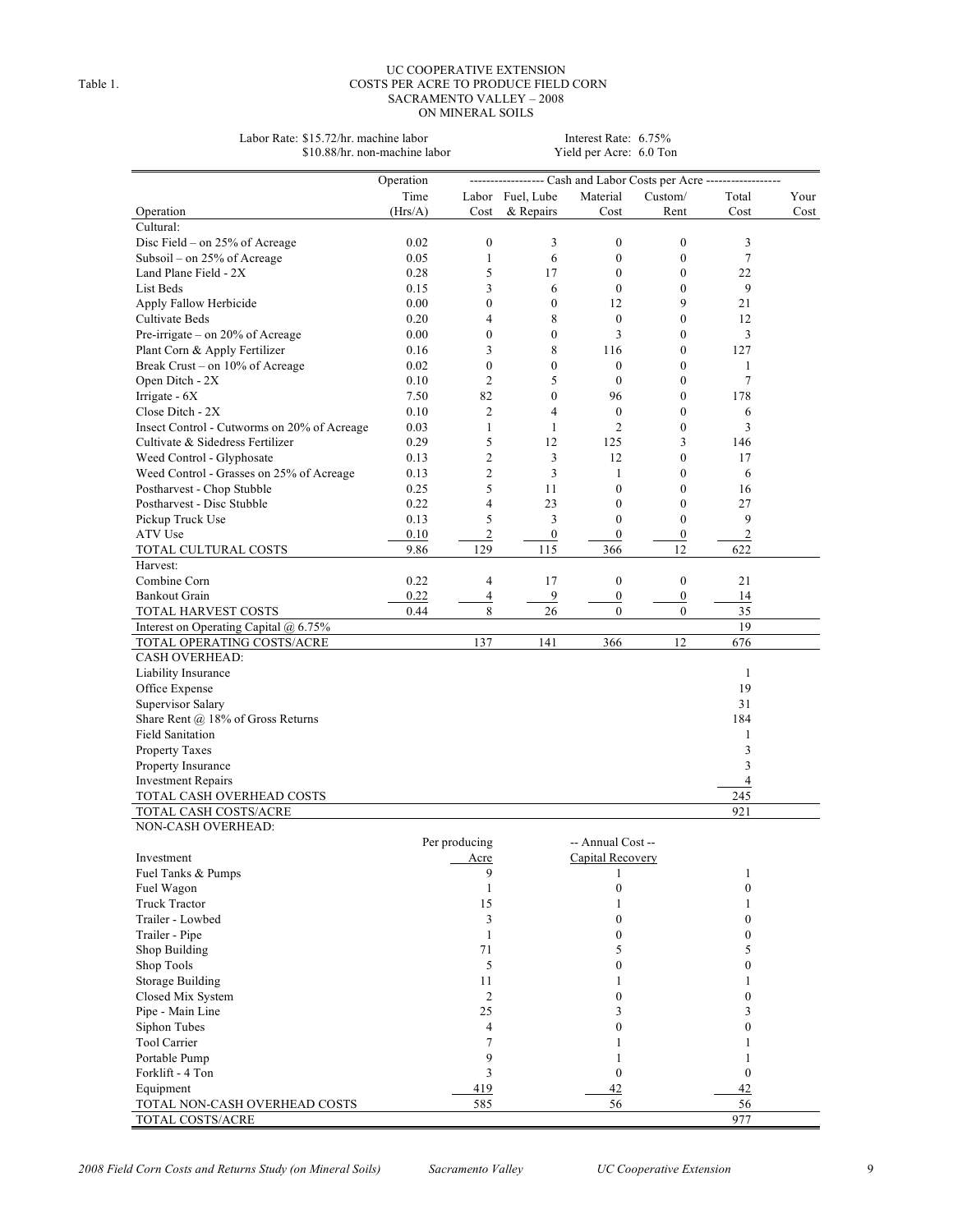#### UC COOPERATIVE EXTENSION Table 2. COSTS AND RETURNS PER ACRE TO PRODUCE FIELD CORN SACRAMENTO VALLEY – 2008 ON MINERAL SOILS

|                                            |                    |             | Price or  | Value or         | Your |
|--------------------------------------------|--------------------|-------------|-----------|------------------|------|
|                                            | Quantity/Acre Unit |             | Cost/Unit | Cost/Acre        | Cost |
| <b>GROSS RETURNS</b>                       |                    |             |           |                  |      |
| Corn For Grain                             | 6.00 Ton           |             | 170.00    | 1,020            |      |
| TOTAL GROSS RETURNS FOR CORN               |                    |             |           | 1,020            |      |
| OPERATING COSTS                            |                    |             |           |                  |      |
| Herbicide:                                 |                    |             |           |                  |      |
| Roundup Weathermax                         | 44.00 FlOz         |             | 0.54      | 24               |      |
| Shark                                      | $0.08$ Oz          |             | 8.20      | 1                |      |
| Custom:                                    |                    |             |           |                  |      |
| Air Application                            |                    | $1.00$ Acre | 9.25      | 9                |      |
| Irrigation:                                |                    |             |           |                  |      |
| Water                                      | 37.20 AcIn         |             | 2.67      | 99               |      |
| Seed:                                      |                    |             |           |                  |      |
|                                            |                    |             |           |                  |      |
| Seed Corn (Herbicide Resistant Variety)    | 36.00 Thou         |             | 2.24      | 81               |      |
| Fertilizer:                                |                    |             |           |                  |      |
| $10-34-0$                                  | 151.00 Lb          |             | 0.223     | 34               |      |
| Zinc Chelate 6%                            |                    | $2.00$ Pint | 0.913     | 2                |      |
| $20-0-0$ (Aqua)                            | 225.00 Lb N        |             | 0.555     | 125              |      |
| Insecticide:                               |                    |             |           |                  |      |
| Sevin 5 Pellets                            | 2.00 Lb            |             | 0.81      | $\overline{c}$   |      |
| Rent:                                      |                    |             |           |                  |      |
| Rig to Inject Aqua                         |                    | 1.00 Acre   | 3.00      | 3                |      |
| Labor (machine)                            | 3.53 Hrs           |             | 15.72     | 55               |      |
| Labor (non-machine)                        | 7.50 Hrs           |             | 10.88     | 82               |      |
| Fuel - Gas                                 | 0.83 Gal           |             | 3.57      | 3                |      |
| Fuel - Diesel                              | 27.83 Gal          |             | 3.54      | 99               |      |
| Lube                                       |                    |             |           | 15               |      |
| Machinery repair                           |                    |             |           | 25               |      |
| Interest on Operating Capital @ 6.75%      |                    |             |           | 19               |      |
| TOTAL OPERATING COSTS/ACRE                 |                    |             |           | 676              |      |
| NET RETURNS ABOVE OPERATING COSTS          |                    |             |           | 344              |      |
| <b>CASH OVERHEAD COSTS:</b>                |                    |             |           |                  |      |
| Liability Insurance                        |                    |             |           | 1                |      |
| Office Expense                             |                    |             |           | 19               |      |
| Supervisor Salary                          |                    |             |           | 31               |      |
| Share Rent $(a)$ 18% of Gross Returns      |                    |             |           | 184              |      |
| <b>Field Sanitation</b>                    |                    |             |           | 1                |      |
| Property Taxes                             |                    |             |           | 3                |      |
| Property Insurance                         |                    |             |           | 3                |      |
| <b>Investment Repairs</b>                  |                    |             |           | $\overline{4}$   |      |
| TOTAL CASH OVERHEAD COSTS/ACRE             |                    |             |           | 245              |      |
| TOTAL CASH COSTS/ACRE                      |                    |             |           | 921              |      |
| NON-CASH OVERHEAD COSTS (CAPITAL RECOVERY) |                    |             |           |                  |      |
| Fuel Tanks & Pumps                         |                    |             |           | 1                |      |
| Fuel Wagon                                 |                    |             |           | $\mathbf{0}$     |      |
|                                            |                    |             |           |                  |      |
| <b>Truck Tractor</b>                       |                    |             |           | 1                |      |
| Trailer - Lowbed                           |                    |             |           | $\mathbf{0}$     |      |
| Trailer - Pipe                             |                    |             |           | $\boldsymbol{0}$ |      |
| Shop Building                              |                    |             |           | 5                |      |
| Shop Tools                                 |                    |             |           | $\mathbf{0}$     |      |
| Storage Building                           |                    |             |           | 1                |      |
| Closed Mix System                          |                    |             |           | $\mathbf{0}$     |      |
| Pipe - Main Line                           |                    |             |           | 3                |      |
| Siphon Tubes                               |                    |             |           | $\boldsymbol{0}$ |      |
| Tool Carrier                               |                    |             |           | 1                |      |
| Portable Pump                              |                    |             |           | 1                |      |
| Forklift - 4 Ton                           |                    |             |           | $\mathbf{0}$     |      |
| Equipment (Listed in Tables $4 & 5$ )      |                    |             |           | 42               |      |
| TOTAL NON-CASH OVERHEAD COSTS/ACRE         |                    |             |           | 56               |      |
| TOTAL COSTS/ACRE                           |                    |             |           | 977              |      |
| NET RETURNS ABOVE TOTAL COSTS              |                    |             |           | 43               |      |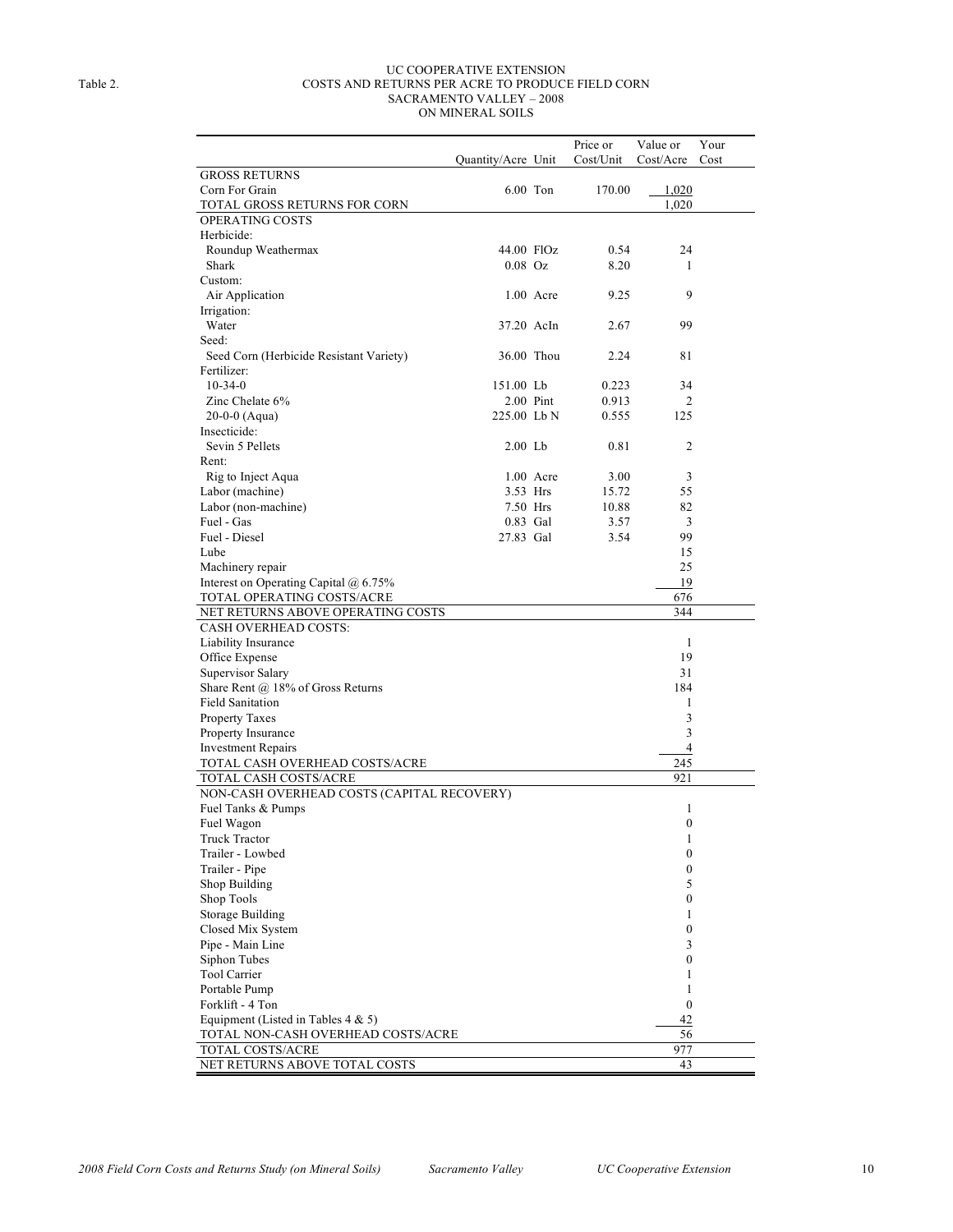#### U.C. COOPERATIVE EXTENSION Table 3. MONTHLY CASH COSTS SACRAMENTO VALLEY – 2008 ON MINERAL SOILS

| Beginning OCT 07                            | OCT              | <b>NOV</b>       | DEC              | <b>JAN</b>       | FEB              | MAR              |                  | APR MAY          | <b>JUN</b>       |                  | JUL AUG          | <b>SEP</b>       | <b>TOTAL</b>   |
|---------------------------------------------|------------------|------------------|------------------|------------------|------------------|------------------|------------------|------------------|------------------|------------------|------------------|------------------|----------------|
| Ending<br>SEP 08                            | 07               | 07               | 07               | 08               | 08               | 08               | 08               | 08               | 08               | 08               | 08               | 08               |                |
| Cultural:                                   |                  |                  |                  |                  |                  |                  |                  |                  |                  |                  |                  |                  |                |
| Disc Field - on 25% of Acreage              | 3                |                  |                  |                  |                  |                  |                  |                  |                  |                  |                  |                  | 3              |
| Subsoil - on 25% of Acreage                 | 7                |                  |                  |                  |                  |                  |                  |                  |                  |                  |                  |                  | $\tau$         |
| Land Plane Field - 2X                       | 22               |                  |                  |                  |                  |                  |                  |                  |                  |                  |                  |                  | 22             |
| List Beds                                   | 9                |                  |                  |                  |                  |                  |                  |                  |                  |                  |                  |                  | 9              |
| Apply Fallow Herbicide                      |                  |                  |                  |                  | 21               |                  |                  |                  |                  |                  |                  |                  | 21             |
| Cultivate Beds                              |                  |                  |                  |                  |                  |                  | 12               |                  |                  |                  |                  |                  | 12             |
| Pre-irrigate – on 20% of Acreage            |                  |                  |                  |                  |                  |                  | 3                |                  |                  |                  |                  |                  | 3              |
| Plant Corn & Apply Fertilizer               |                  |                  |                  |                  |                  |                  | 127              |                  |                  |                  |                  |                  | 127            |
| Break Crust - 10% of Acreage                |                  |                  |                  |                  |                  |                  | 1                |                  |                  |                  |                  |                  | 1              |
| Open Ditch - 2X                             |                  |                  |                  |                  |                  |                  |                  | 7                |                  |                  |                  |                  | $\overline{7}$ |
| Irrigate $-6X$                              |                  |                  |                  |                  |                  |                  | 30               | 30               | 59               | 59               |                  |                  | 178            |
| Close Ditch - 2X                            |                  |                  |                  |                  |                  |                  |                  | 3                |                  |                  | 3                |                  | 6              |
| Insect Control - Cutworms on 20% of Acreage |                  |                  |                  |                  |                  |                  |                  | 3                |                  |                  |                  |                  | 3              |
| Cultivate & Sidedress Fertilizer            |                  |                  |                  |                  |                  |                  |                  | 146              |                  |                  |                  |                  | 146            |
| Weed Control - Glyphosate                   |                  |                  |                  |                  |                  |                  |                  | 17               |                  |                  |                  |                  | 17             |
| Weed Control - Grasses on 25% of Acreage    |                  |                  |                  |                  |                  |                  |                  | 6                |                  |                  |                  |                  | 6              |
| Postharvest - Chop Stubble                  |                  |                  |                  |                  |                  |                  |                  |                  |                  |                  |                  | 16               | 16             |
| Postharvest - Disc Stubble                  |                  |                  |                  |                  |                  |                  |                  |                  |                  |                  |                  | 27               | 27             |
| Pickup Truck Use                            | 1                | 1                | 1                | 1                | 1                | 1                | 1                | 1                | 1                | 1                | 1                | $\mathbf{1}$     | 9              |
| ATV Use                                     | $\overline{0}$   | $\overline{0}$   | $\overline{0}$   | $\overline{0}$   | $\overline{0}$   | $\overline{0}$   | $\overline{0}$   | $\overline{0}$   | $\overline{0}$   | $\overline{0}$   | $\overline{0}$   | $\overline{0}$   | $\overline{c}$ |
| TOTAL CULTURAL COSTS                        | 42               | 1                | 1                | $\mathbf{1}$     | 22               | $\mathbf{1}$     | 173              | 213              | 60               | 60               | $\overline{4}$   | 44               | 622            |
| Harvest:                                    |                  |                  |                  |                  |                  |                  |                  |                  |                  |                  |                  |                  |                |
| Combine Corn                                |                  |                  |                  |                  |                  |                  |                  |                  |                  |                  |                  | 21               | 21             |
| <b>Bankout Grain</b>                        |                  |                  |                  |                  |                  |                  |                  |                  |                  |                  |                  | 14               | 14             |
| <b>TOTAL HARVEST COSTS</b>                  |                  |                  |                  |                  |                  |                  |                  |                  |                  |                  |                  | 35               | 35             |
| Interest on Operating Capital @ 6.75%       | $\boldsymbol{0}$ | $\boldsymbol{0}$ | $\boldsymbol{0}$ | $\boldsymbol{0}$ | $\boldsymbol{0}$ | $\boldsymbol{0}$ | 1                | 3                | 3                | 3                | 3                | $\overline{4}$   | 19             |
| TOTAL OPERATING COSTS/ACRE                  | 43               | 1                | $\mathbf{1}$     | 1                | 22               | $\mathbf{1}$     | 175              | 215              | 63               | 63               | 7                | 82               | 676            |
| <b>CASH OVERHEAD:</b>                       |                  |                  |                  |                  |                  |                  |                  |                  |                  |                  |                  |                  |                |
| Liability Insurance                         |                  |                  |                  | 1                |                  |                  |                  |                  |                  |                  |                  |                  | 1              |
| Office Expense                              | $\overline{c}$   | $\overline{c}$   | $\overline{2}$   | $\overline{c}$   | $\overline{c}$   | 2                | $\overline{c}$   | $\overline{c}$   | 2                | $\overline{c}$   | $\overline{c}$   | $\overline{2}$   | 19             |
| Supervisor Salary                           | 3                | 3                | 3                | 3                | 3                | 3                | 3                | 3                | 3                | 3                | 3                | $\overline{3}$   | 31             |
| Share Rent @ 18% of Gross Returns           |                  |                  |                  |                  |                  |                  |                  |                  |                  |                  |                  | 184              | 184            |
| <b>Field Sanitation</b>                     | $\boldsymbol{0}$ | $\boldsymbol{0}$ | $\boldsymbol{0}$ | $\boldsymbol{0}$ | $\boldsymbol{0}$ | $\boldsymbol{0}$ | $\boldsymbol{0}$ | $\boldsymbol{0}$ | $\boldsymbol{0}$ | $\boldsymbol{0}$ | $\boldsymbol{0}$ | $\mathbf{0}$     | 1              |
| Property Taxes                              |                  |                  |                  | 2                |                  |                  |                  |                  |                  | $\overline{2}$   |                  |                  | 3              |
| Property Insurance                          |                  |                  |                  | 1                |                  |                  |                  |                  |                  | $\mathbf{1}$     |                  |                  | 3              |
| <b>Investment Repairs</b>                   | $\boldsymbol{0}$ | 0                | $\boldsymbol{0}$ | $\boldsymbol{0}$ | $\overline{0}$   | $\overline{0}$   | $\boldsymbol{0}$ | $\overline{0}$   | $\overline{0}$   | $\boldsymbol{0}$ | $\boldsymbol{0}$ | $\boldsymbol{0}$ | $\overline{4}$ |
| TOTAL CASH OVERHEAD COSTS                   | 5                | 5                | 5                | 8                | 5                | 5                | 5                | 5                | 5                | 8                | 5                | 188              | 245            |
| TOTAL CASH COSTS/ACRE                       | 47               | 6                | 6                | $\mathbf{Q}$     | 27               | 6                | 179              | 220              | 68               | 71               | 12               | 270              | 921            |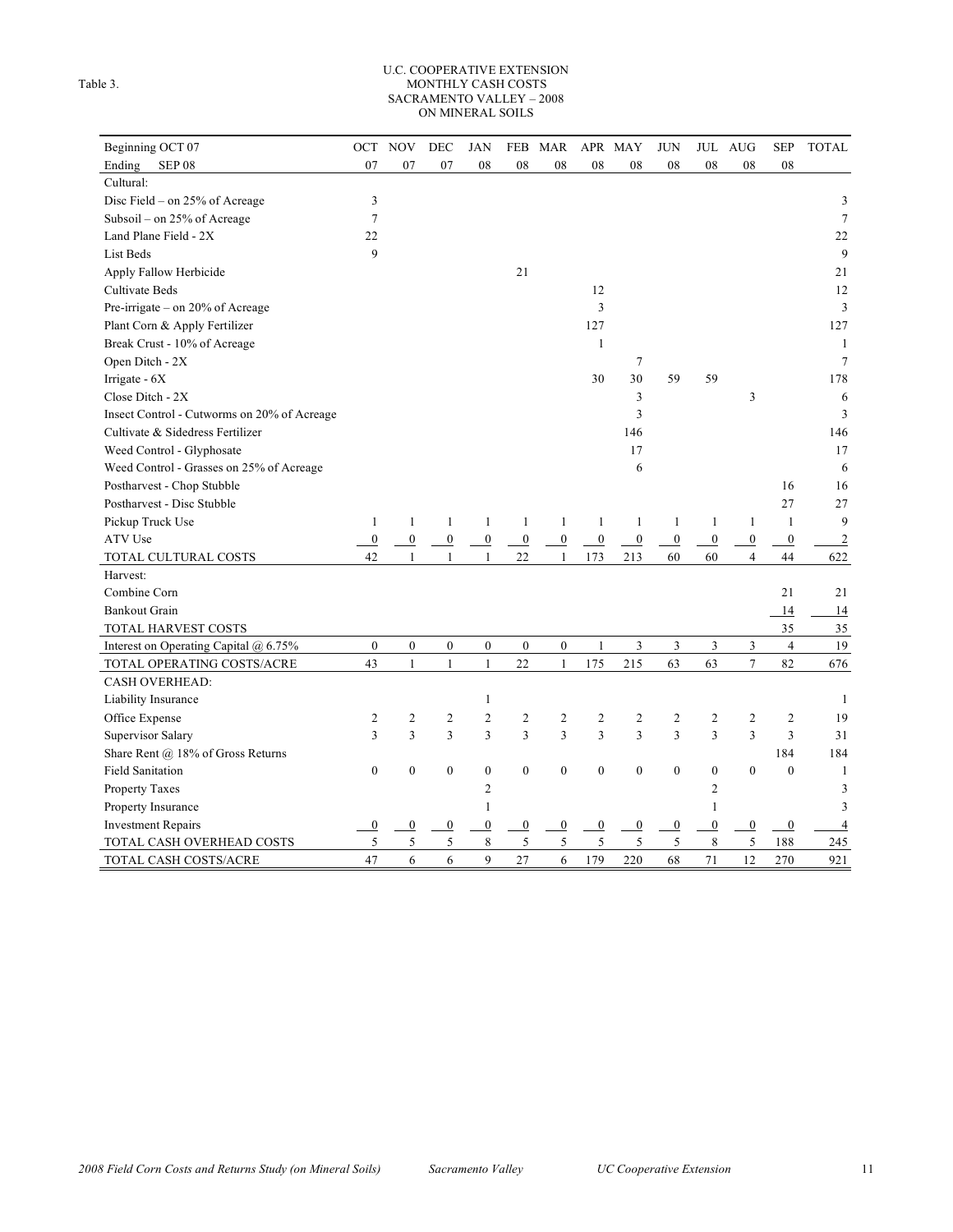#### UC COOOPERATIVE EXTENSION Table 4. WHOLE FARM ANNUAL EQUIPMENT, INVESTMENT, AND BUSINESS OVERHEAD COSTS SACRAMENTO VALLEY – 2008 ON MINERAL SOILS

| Yrs<br>Capital<br>Salvage<br>Insur-<br>Life<br>Description<br>Price<br>Value<br>Total<br>Recovery<br>Taxes<br>Yr<br>ance<br>93,965<br>27,756<br>9,445<br>135 HP 2WD Tractor<br>10<br>450<br>609<br>10,503<br>08<br>32,234<br>10,968<br>12,198<br>165 HP 2WD Tractor<br>109,126<br>10<br>523<br>707<br>08<br>891<br>08<br>200 HP Crawler<br>185,798<br>10<br>54,882<br>18,675<br>1,203<br>20,769<br>20,530<br>979<br>1,323<br>08<br>340 HP Crawler<br>204,262<br>10<br>60,336<br>22,833<br>425 HP Crawler<br>237,939<br>10<br>70,283<br>23,916<br>1,541<br>26,597<br>08<br>1,140<br>90 HP 2WD Tractor<br>10<br>231<br>313<br>08<br>48,274<br>14,259<br>4,852<br>5,396<br>5<br>28<br>38<br>5,252<br>2,354<br>756<br>822<br>08<br>ATV - 4WD<br>12<br>376<br>2,712<br>269<br>15<br>295<br>08<br>Bait Applicator<br>11<br>10<br>2,154<br>85<br>115<br>2,354<br>08<br>Bankout Wagon - 30 Ton Pull Type<br>19,532<br>3,454<br>Combine with No Header<br>187,283<br>15<br>16,200<br>1,032<br>17,996<br>08<br>19,179<br>764<br>08<br>Corn Header - 6 Row<br>33,884<br>10<br>6,392<br>3,703<br>149<br>201<br>4,054<br>786<br>08<br>Cultivator - Rolling 6 Row<br>5,675<br>12<br>562<br>24<br>32<br>618<br>1,011<br>58<br>Cultivator - 6 Row<br>10,213<br>12<br>1,415<br>43<br>1,112<br>08<br>10<br>9,482<br>5,913<br>08<br>Disc - Stubble 18'<br>53,619<br>233<br>316<br>6,462<br>Disc - Finish 25'<br>12<br>203<br>274<br>5,242<br>08<br>48,129<br>6,666<br>4,766<br>12<br>919<br>39<br>53<br>08<br>Ditcher - V<br>9,285<br>1,286<br>1,011<br>12<br>8<br>Lister - 6 Row<br>1,900<br>263<br>188<br>207<br>08<br>11<br>13,852<br>08<br>Mower - Flail 15'<br>10<br>2,450<br>1,527<br>60<br>82<br>1,669<br>5<br>181<br>08<br>Pickup 1/2 Ton<br>24,969<br>11,190<br>3,592<br>134<br>3,907<br>218<br>08<br>Pickup 3/4 Ton<br>30,155<br>5<br>13,515<br>4,338<br>162<br>4,718<br>78<br>08<br>Planter - 6 Row<br>17,872<br>10<br>3,161<br>1,971<br>105<br>2,154<br>Ringroller - 32'<br>12<br>08<br>8,655<br>1,199<br>857<br>36<br>49<br>943<br>451<br>282<br>08<br>Saddle Tank - 300 Gal<br>2,553<br>10<br>11<br>15<br>308<br>08<br>2,608<br>18<br>204<br>10<br>228<br>Scraper - Drag 10'<br>174<br>14<br>779<br>486<br>19<br>26<br>531<br>08<br>Sprayer System<br>4,405<br>10<br>38,300<br>08<br>Subsoiler - 9 Shank<br>10<br>6,773<br>4,223<br>167<br>225<br>4,615<br>91<br>08<br>21,589<br>12<br>2,990<br>2,138<br>123<br>2,352<br>Triplane - 16'<br>6,571<br><b>TOTAL</b><br>,421,806<br>144,444<br>8,879<br>354,085<br>159,894<br>60% of New Cost*<br>5,328<br>95,937<br>853,084<br>212,451<br>86,666<br>3,942 |  |  |  | - Cash Overhead - |  |
|---------------------------------------------------------------------------------------------------------------------------------------------------------------------------------------------------------------------------------------------------------------------------------------------------------------------------------------------------------------------------------------------------------------------------------------------------------------------------------------------------------------------------------------------------------------------------------------------------------------------------------------------------------------------------------------------------------------------------------------------------------------------------------------------------------------------------------------------------------------------------------------------------------------------------------------------------------------------------------------------------------------------------------------------------------------------------------------------------------------------------------------------------------------------------------------------------------------------------------------------------------------------------------------------------------------------------------------------------------------------------------------------------------------------------------------------------------------------------------------------------------------------------------------------------------------------------------------------------------------------------------------------------------------------------------------------------------------------------------------------------------------------------------------------------------------------------------------------------------------------------------------------------------------------------------------------------------------------------------------------------------------------------------------------------------------------------------------------------------------------------------------------------------------------------------------------------------------------------------------------------------------------------------------------------------------------------------------------------------------------------------------------------------------------------------------------------------------------------------------------------------------------------------------------------------------------------------------------------|--|--|--|-------------------|--|
|                                                                                                                                                                                                                                                                                                                                                                                                                                                                                                                                                                                                                                                                                                                                                                                                                                                                                                                                                                                                                                                                                                                                                                                                                                                                                                                                                                                                                                                                                                                                                                                                                                                                                                                                                                                                                                                                                                                                                                                                                                                                                                                                                                                                                                                                                                                                                                                                                                                                                                                                                                                                   |  |  |  |                   |  |
|                                                                                                                                                                                                                                                                                                                                                                                                                                                                                                                                                                                                                                                                                                                                                                                                                                                                                                                                                                                                                                                                                                                                                                                                                                                                                                                                                                                                                                                                                                                                                                                                                                                                                                                                                                                                                                                                                                                                                                                                                                                                                                                                                                                                                                                                                                                                                                                                                                                                                                                                                                                                   |  |  |  |                   |  |
|                                                                                                                                                                                                                                                                                                                                                                                                                                                                                                                                                                                                                                                                                                                                                                                                                                                                                                                                                                                                                                                                                                                                                                                                                                                                                                                                                                                                                                                                                                                                                                                                                                                                                                                                                                                                                                                                                                                                                                                                                                                                                                                                                                                                                                                                                                                                                                                                                                                                                                                                                                                                   |  |  |  |                   |  |
|                                                                                                                                                                                                                                                                                                                                                                                                                                                                                                                                                                                                                                                                                                                                                                                                                                                                                                                                                                                                                                                                                                                                                                                                                                                                                                                                                                                                                                                                                                                                                                                                                                                                                                                                                                                                                                                                                                                                                                                                                                                                                                                                                                                                                                                                                                                                                                                                                                                                                                                                                                                                   |  |  |  |                   |  |
|                                                                                                                                                                                                                                                                                                                                                                                                                                                                                                                                                                                                                                                                                                                                                                                                                                                                                                                                                                                                                                                                                                                                                                                                                                                                                                                                                                                                                                                                                                                                                                                                                                                                                                                                                                                                                                                                                                                                                                                                                                                                                                                                                                                                                                                                                                                                                                                                                                                                                                                                                                                                   |  |  |  |                   |  |
|                                                                                                                                                                                                                                                                                                                                                                                                                                                                                                                                                                                                                                                                                                                                                                                                                                                                                                                                                                                                                                                                                                                                                                                                                                                                                                                                                                                                                                                                                                                                                                                                                                                                                                                                                                                                                                                                                                                                                                                                                                                                                                                                                                                                                                                                                                                                                                                                                                                                                                                                                                                                   |  |  |  |                   |  |
|                                                                                                                                                                                                                                                                                                                                                                                                                                                                                                                                                                                                                                                                                                                                                                                                                                                                                                                                                                                                                                                                                                                                                                                                                                                                                                                                                                                                                                                                                                                                                                                                                                                                                                                                                                                                                                                                                                                                                                                                                                                                                                                                                                                                                                                                                                                                                                                                                                                                                                                                                                                                   |  |  |  |                   |  |
|                                                                                                                                                                                                                                                                                                                                                                                                                                                                                                                                                                                                                                                                                                                                                                                                                                                                                                                                                                                                                                                                                                                                                                                                                                                                                                                                                                                                                                                                                                                                                                                                                                                                                                                                                                                                                                                                                                                                                                                                                                                                                                                                                                                                                                                                                                                                                                                                                                                                                                                                                                                                   |  |  |  |                   |  |
|                                                                                                                                                                                                                                                                                                                                                                                                                                                                                                                                                                                                                                                                                                                                                                                                                                                                                                                                                                                                                                                                                                                                                                                                                                                                                                                                                                                                                                                                                                                                                                                                                                                                                                                                                                                                                                                                                                                                                                                                                                                                                                                                                                                                                                                                                                                                                                                                                                                                                                                                                                                                   |  |  |  |                   |  |
|                                                                                                                                                                                                                                                                                                                                                                                                                                                                                                                                                                                                                                                                                                                                                                                                                                                                                                                                                                                                                                                                                                                                                                                                                                                                                                                                                                                                                                                                                                                                                                                                                                                                                                                                                                                                                                                                                                                                                                                                                                                                                                                                                                                                                                                                                                                                                                                                                                                                                                                                                                                                   |  |  |  |                   |  |
|                                                                                                                                                                                                                                                                                                                                                                                                                                                                                                                                                                                                                                                                                                                                                                                                                                                                                                                                                                                                                                                                                                                                                                                                                                                                                                                                                                                                                                                                                                                                                                                                                                                                                                                                                                                                                                                                                                                                                                                                                                                                                                                                                                                                                                                                                                                                                                                                                                                                                                                                                                                                   |  |  |  |                   |  |
|                                                                                                                                                                                                                                                                                                                                                                                                                                                                                                                                                                                                                                                                                                                                                                                                                                                                                                                                                                                                                                                                                                                                                                                                                                                                                                                                                                                                                                                                                                                                                                                                                                                                                                                                                                                                                                                                                                                                                                                                                                                                                                                                                                                                                                                                                                                                                                                                                                                                                                                                                                                                   |  |  |  |                   |  |
|                                                                                                                                                                                                                                                                                                                                                                                                                                                                                                                                                                                                                                                                                                                                                                                                                                                                                                                                                                                                                                                                                                                                                                                                                                                                                                                                                                                                                                                                                                                                                                                                                                                                                                                                                                                                                                                                                                                                                                                                                                                                                                                                                                                                                                                                                                                                                                                                                                                                                                                                                                                                   |  |  |  |                   |  |
|                                                                                                                                                                                                                                                                                                                                                                                                                                                                                                                                                                                                                                                                                                                                                                                                                                                                                                                                                                                                                                                                                                                                                                                                                                                                                                                                                                                                                                                                                                                                                                                                                                                                                                                                                                                                                                                                                                                                                                                                                                                                                                                                                                                                                                                                                                                                                                                                                                                                                                                                                                                                   |  |  |  |                   |  |
|                                                                                                                                                                                                                                                                                                                                                                                                                                                                                                                                                                                                                                                                                                                                                                                                                                                                                                                                                                                                                                                                                                                                                                                                                                                                                                                                                                                                                                                                                                                                                                                                                                                                                                                                                                                                                                                                                                                                                                                                                                                                                                                                                                                                                                                                                                                                                                                                                                                                                                                                                                                                   |  |  |  |                   |  |
|                                                                                                                                                                                                                                                                                                                                                                                                                                                                                                                                                                                                                                                                                                                                                                                                                                                                                                                                                                                                                                                                                                                                                                                                                                                                                                                                                                                                                                                                                                                                                                                                                                                                                                                                                                                                                                                                                                                                                                                                                                                                                                                                                                                                                                                                                                                                                                                                                                                                                                                                                                                                   |  |  |  |                   |  |
|                                                                                                                                                                                                                                                                                                                                                                                                                                                                                                                                                                                                                                                                                                                                                                                                                                                                                                                                                                                                                                                                                                                                                                                                                                                                                                                                                                                                                                                                                                                                                                                                                                                                                                                                                                                                                                                                                                                                                                                                                                                                                                                                                                                                                                                                                                                                                                                                                                                                                                                                                                                                   |  |  |  |                   |  |
|                                                                                                                                                                                                                                                                                                                                                                                                                                                                                                                                                                                                                                                                                                                                                                                                                                                                                                                                                                                                                                                                                                                                                                                                                                                                                                                                                                                                                                                                                                                                                                                                                                                                                                                                                                                                                                                                                                                                                                                                                                                                                                                                                                                                                                                                                                                                                                                                                                                                                                                                                                                                   |  |  |  |                   |  |
|                                                                                                                                                                                                                                                                                                                                                                                                                                                                                                                                                                                                                                                                                                                                                                                                                                                                                                                                                                                                                                                                                                                                                                                                                                                                                                                                                                                                                                                                                                                                                                                                                                                                                                                                                                                                                                                                                                                                                                                                                                                                                                                                                                                                                                                                                                                                                                                                                                                                                                                                                                                                   |  |  |  |                   |  |
|                                                                                                                                                                                                                                                                                                                                                                                                                                                                                                                                                                                                                                                                                                                                                                                                                                                                                                                                                                                                                                                                                                                                                                                                                                                                                                                                                                                                                                                                                                                                                                                                                                                                                                                                                                                                                                                                                                                                                                                                                                                                                                                                                                                                                                                                                                                                                                                                                                                                                                                                                                                                   |  |  |  |                   |  |
|                                                                                                                                                                                                                                                                                                                                                                                                                                                                                                                                                                                                                                                                                                                                                                                                                                                                                                                                                                                                                                                                                                                                                                                                                                                                                                                                                                                                                                                                                                                                                                                                                                                                                                                                                                                                                                                                                                                                                                                                                                                                                                                                                                                                                                                                                                                                                                                                                                                                                                                                                                                                   |  |  |  |                   |  |
|                                                                                                                                                                                                                                                                                                                                                                                                                                                                                                                                                                                                                                                                                                                                                                                                                                                                                                                                                                                                                                                                                                                                                                                                                                                                                                                                                                                                                                                                                                                                                                                                                                                                                                                                                                                                                                                                                                                                                                                                                                                                                                                                                                                                                                                                                                                                                                                                                                                                                                                                                                                                   |  |  |  |                   |  |
|                                                                                                                                                                                                                                                                                                                                                                                                                                                                                                                                                                                                                                                                                                                                                                                                                                                                                                                                                                                                                                                                                                                                                                                                                                                                                                                                                                                                                                                                                                                                                                                                                                                                                                                                                                                                                                                                                                                                                                                                                                                                                                                                                                                                                                                                                                                                                                                                                                                                                                                                                                                                   |  |  |  |                   |  |
|                                                                                                                                                                                                                                                                                                                                                                                                                                                                                                                                                                                                                                                                                                                                                                                                                                                                                                                                                                                                                                                                                                                                                                                                                                                                                                                                                                                                                                                                                                                                                                                                                                                                                                                                                                                                                                                                                                                                                                                                                                                                                                                                                                                                                                                                                                                                                                                                                                                                                                                                                                                                   |  |  |  |                   |  |
|                                                                                                                                                                                                                                                                                                                                                                                                                                                                                                                                                                                                                                                                                                                                                                                                                                                                                                                                                                                                                                                                                                                                                                                                                                                                                                                                                                                                                                                                                                                                                                                                                                                                                                                                                                                                                                                                                                                                                                                                                                                                                                                                                                                                                                                                                                                                                                                                                                                                                                                                                                                                   |  |  |  |                   |  |
|                                                                                                                                                                                                                                                                                                                                                                                                                                                                                                                                                                                                                                                                                                                                                                                                                                                                                                                                                                                                                                                                                                                                                                                                                                                                                                                                                                                                                                                                                                                                                                                                                                                                                                                                                                                                                                                                                                                                                                                                                                                                                                                                                                                                                                                                                                                                                                                                                                                                                                                                                                                                   |  |  |  |                   |  |
|                                                                                                                                                                                                                                                                                                                                                                                                                                                                                                                                                                                                                                                                                                                                                                                                                                                                                                                                                                                                                                                                                                                                                                                                                                                                                                                                                                                                                                                                                                                                                                                                                                                                                                                                                                                                                                                                                                                                                                                                                                                                                                                                                                                                                                                                                                                                                                                                                                                                                                                                                                                                   |  |  |  |                   |  |
|                                                                                                                                                                                                                                                                                                                                                                                                                                                                                                                                                                                                                                                                                                                                                                                                                                                                                                                                                                                                                                                                                                                                                                                                                                                                                                                                                                                                                                                                                                                                                                                                                                                                                                                                                                                                                                                                                                                                                                                                                                                                                                                                                                                                                                                                                                                                                                                                                                                                                                                                                                                                   |  |  |  |                   |  |
|                                                                                                                                                                                                                                                                                                                                                                                                                                                                                                                                                                                                                                                                                                                                                                                                                                                                                                                                                                                                                                                                                                                                                                                                                                                                                                                                                                                                                                                                                                                                                                                                                                                                                                                                                                                                                                                                                                                                                                                                                                                                                                                                                                                                                                                                                                                                                                                                                                                                                                                                                                                                   |  |  |  |                   |  |
|                                                                                                                                                                                                                                                                                                                                                                                                                                                                                                                                                                                                                                                                                                                                                                                                                                                                                                                                                                                                                                                                                                                                                                                                                                                                                                                                                                                                                                                                                                                                                                                                                                                                                                                                                                                                                                                                                                                                                                                                                                                                                                                                                                                                                                                                                                                                                                                                                                                                                                                                                                                                   |  |  |  |                   |  |
|                                                                                                                                                                                                                                                                                                                                                                                                                                                                                                                                                                                                                                                                                                                                                                                                                                                                                                                                                                                                                                                                                                                                                                                                                                                                                                                                                                                                                                                                                                                                                                                                                                                                                                                                                                                                                                                                                                                                                                                                                                                                                                                                                                                                                                                                                                                                                                                                                                                                                                                                                                                                   |  |  |  |                   |  |

#### ANNUAL EQUIPMENT COSTS

\*Used to reflect a mix of new and used equipment

|                            |         |                |         | ANNUAL INVESTMENT COSTS |        |                      |         |        |
|----------------------------|---------|----------------|---------|-------------------------|--------|----------------------|---------|--------|
|                            |         |                |         |                         |        | Cash Overhead ------ |         |        |
|                            |         | Yrs            | Salvage | Capital                 | Insur- |                      |         |        |
| Description                | Price   | Life           | Value   | Recovery                | ance   | Taxes                | Repairs | Total  |
| <b>INVESTMENT</b>          |         |                |         |                         |        |                      |         |        |
| Closed Mix System          | 5,042   | 10             | 504     | 588                     | 21     | 28                   | 139     | 775    |
| Forklift - 4 Ton           | 9,481   | 10             | 948     | 1,105                   | 39     | 52                   | 190     | 1,386  |
| Fuel Tanks & Pumps - 2     | 26,049  | 20             | 2,605   | 1,874                   | 106    | 143                  | 716     | 2,839  |
| Fuel Wagon                 | 2,594   | 10             | 259     | 302                     | 11     | 14                   | 71      | 398    |
| Pipe - Main Line           | 72,115  | 10             | 7,212   | 8,408                   | 294    | 397                  | 1,983   | 11,082 |
| Portable Pump              | 24,728  | 10             | 2,473   | 2,883                   | 101    | 136                  | 680     | 3,800  |
| Shop Building - 8,000 SqFt | 206,688 | 25             | 20,669  | 13,103                  | 841    | 1,137                | 5,684   | 20,765 |
| Shop Tools                 | 13,595  | 20             | 1,360   | 978                     | 55     | 75                   | 272     | 1,380  |
| Siphon Tubes               | 12,646  | 15             | 1,265   | 1,095                   | 51     | 70                   | 348     | 1,564  |
| Storage Building           | 33,270  | 20             | 3,327   | 2,394                   | 135    | 183                  | 915     | 3,627  |
| <b>Tool Carrier</b>        | 19,119  | 15             | 1,912   | 1,656                   | 78     | 105                  | 525     | 2,364  |
| Trailer - Lowbed           | 10,106  | 15             | 1,011   | 875                     | 41     | 56                   | 278     | 1,250  |
| Trailer - Pipe             | 2,446   | $\overline{7}$ | 245     | 381                     | 10     | 13                   | 67      | 471    |
| <b>Truck Tractor</b>       | 44,704  | 15             | 4,470   | 3,872                   | 182    | 246                  | 309     | 4,609  |
| TOTAL INVESTMENT           | 482,583 |                | 48,260  | 39,515                  | 1,964  | 2,654                | 12,177  | 56,311 |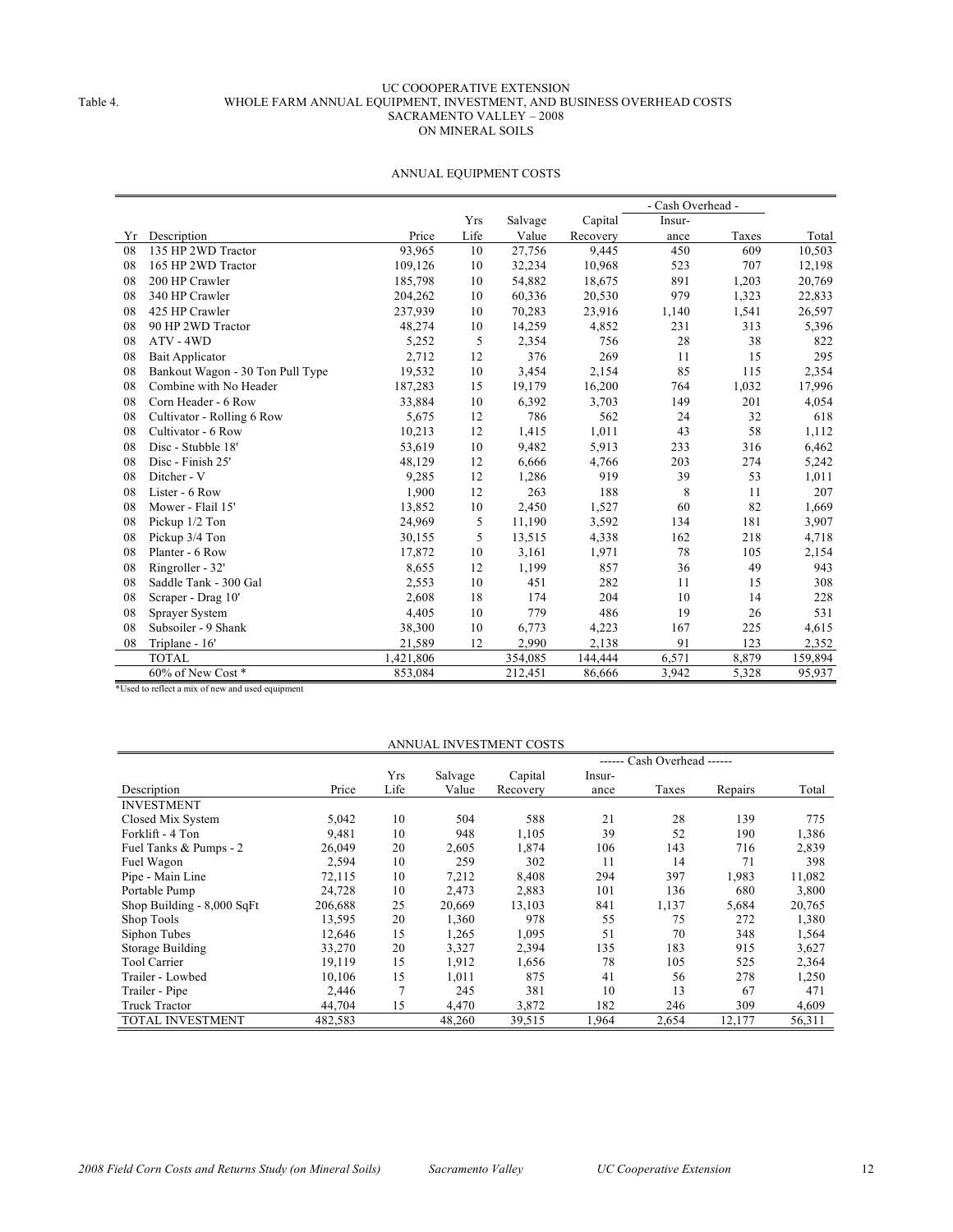#### UC COOPERATIVE EXTENSION Table 4 continued

ANNUAL BUSINESS OVERHEAD COSTS

|                                     | Units/ |      | Price/ | Total   |
|-------------------------------------|--------|------|--------|---------|
| Description                         | Farm   | Unit | Unit   | Cost    |
| <b>Field Sanitation</b>             | 2.900  | Acre | 0.86   | 2.494   |
| Liability Insurance                 | 2.900  | Acre | 0.50   | 1,450   |
| Office Expense                      | 2,900  | Acre | 18.97  | 55,013  |
| Share Rent $@$ 18% of Gross Returns | 600    | Acre | 183.60 | 110,160 |
| Supervisor Salary                   | 600    | Acre | 31.32  | 18.792  |

#### Table 5. HOURLY EQUIPMENT COSTS

|    |                                  | -------------- COSTS PER HOUR ----------------------------------- |          |                   |       |         |                             |        |           |
|----|----------------------------------|-------------------------------------------------------------------|----------|-------------------|-------|---------|-----------------------------|--------|-----------|
|    |                                  | Actual                                                            |          | - Cash Overhead - |       |         | -------- Operating -------- |        |           |
|    |                                  | Hours                                                             | Capital  | Insur-            |       |         | Fuel $\&$                   | Total  | Total     |
| Yr | Description                      | Used                                                              | Recovery | ance              | Taxes | Repairs | Lube                        | Oper.  | Costs/Hr. |
| 08 | 135 HP 2WD Tractor               | 1,199.6                                                           | 4.72     | 0.23              | 0.30  | 4.41    | 31.90                       | 36.31  | 41.56     |
| 08 | 165 HP 2WD Tractor               | 1,200.0                                                           | 5.48     | 0.26              | 0.35  | 5.12    | 38.98                       | 44.10  | 50.20     |
| 08 | 200 HP Crawler                   | 1,599.2                                                           | 7.01     | 0.33              | 0.45  | 4.99    | 47.25                       | 52.24  | 60.03     |
| 08 | 340 HP Crawler                   | 1,599.2                                                           | 7.70     | 0.37              | 0.50  | 5.48    | 80.33                       | 85.81  | 94.37     |
| 08 | 425 HP Crawler                   | 1,599.2                                                           | 8.97     | 0.43              | 0.58  | 6.38    | 100.40                      | 106.78 | 116.76    |
| 08 | 90 HP 2WD Tractor                | 1,230.8                                                           | 2.37     | 0.11              | 0.15  | 2.27    | 18.39                       | 20.66  | 23.29     |
| 08 | ATV - 4WD                        | 285.0                                                             | 1.59     | 0.06              | 0.08  | 0.34    | 4.11                        | 4.45   | 6.18      |
| 08 | Bait Applicator                  | 100.0                                                             | 1.61     | 0.07              | 0.09  | 1.05    | 0.00                        | 1.05   | 2.82      |
| 08 | Bankout Wagon - 30 Ton Pull Type | 200.0                                                             | 6.46     | 0.26              | 0.34  | 2.71    | 0.00                        | 2.71   | 9.77      |
| 08 | Combine with No Header           | 200.2                                                             | 48.55    | 2.29              | 3.09  | 13.40   | 50.80                       | 64.20  | 118.14    |
| 08 | Corn Header - 6 Row              | 200.0                                                             | 11.11    | 0.45              | 0.60  | 6.44    | 0.00                        | 6.44   | 18.61     |
| 08 | Cultivator - Rolling 6 Row       | 166.0                                                             | 2.03     | 0.09              | 0.12  | 1.20    | 0.00                        | 1.20   | 3.43      |
| 08 | Cultivator - 6 Row               | 192.0                                                             | 3.16     | 0.13              | 0.18  | 2.16    | 0.00                        | 2.16   | 5.64      |
| 08 | Disc - Stubble 18'               | 200.0                                                             | 17.74    | 0.70              | 0.95  | 8.90    | 0.00                        | 8.90   | 28.29     |
| 08 | Disc - Finish 25'                | 153.9                                                             | 18.58    | 0.79              | 1.07  | 7.88    | 0.00                        | 7.88   | 28.31     |
| 08 | Ditcher - V                      | 166.0                                                             | 3.32     | 0.14              | 0.19  | 2.60    | 0.00                        | 2.60   | 6.26      |
| 08 | Lister - 6 Row                   | 166.0                                                             | 0.68     | 0.03              | 0.04  | 0.40    | 0.00                        | 0.40   | 1.15      |
| 08 | Mower - Flail 15'                | 200.0                                                             | 4.58     | 0.18              | 0.24  | 5.88    | 0.00                        | 5.88   | 10.89     |
| 08 | Pickup 1/2 Ton                   | 285.0                                                             | 7.56     | 0.28              | 0.38  | 1.63    | 10.26                       | 11.89  | 20.12     |
| 08 | Pickup 3/4 Ton                   | 285.0                                                             | 9.13     | 0.34              | 0.46  | 1.97    | 12.32                       | 14.29  | 24.22     |
| 08 | Planter - 6 Row                  | 150.0                                                             | 7.88     | 0.31              | 0.42  | 4.97    | 0.00                        | 4.97   | 13.58     |
| 08 | Ringroller - 32'                 | 166.0                                                             | 3.10     | 0.13              | 0.18  | 0.99    | 0.00                        | 0.99   | 4.40      |
| 08 | Saddle Tank - 300 Gal            | 150.0                                                             | 1.13     | 0.04              | 0.06  | 0.69    | 0.00                        | 0.69   | 1.92      |
| 08 | Scraper - Drag 10'               | 166.0                                                             | 0.74     | 0.04              | 0.05  | 0.39    | 0.00                        | 0.39   | 1.21      |
| 08 | Sprayer System                   | 177.4                                                             | 1.64     | 0.06              | 0.09  | 1.19    | 0.00                        | 1.19   | 2.98      |
| 08 | Subsoiler - 9 Shank              | 170.0                                                             | 14.91    | 0.59              | 0.80  | 8.78    | 0.00                        | 8.78   | 25.07     |
| 08 | Triplane - 16'                   | 250.6                                                             | 5.12     | 0.22              | 0.29  | 3.31    | 0.00                        | 3.31   | 8.94      |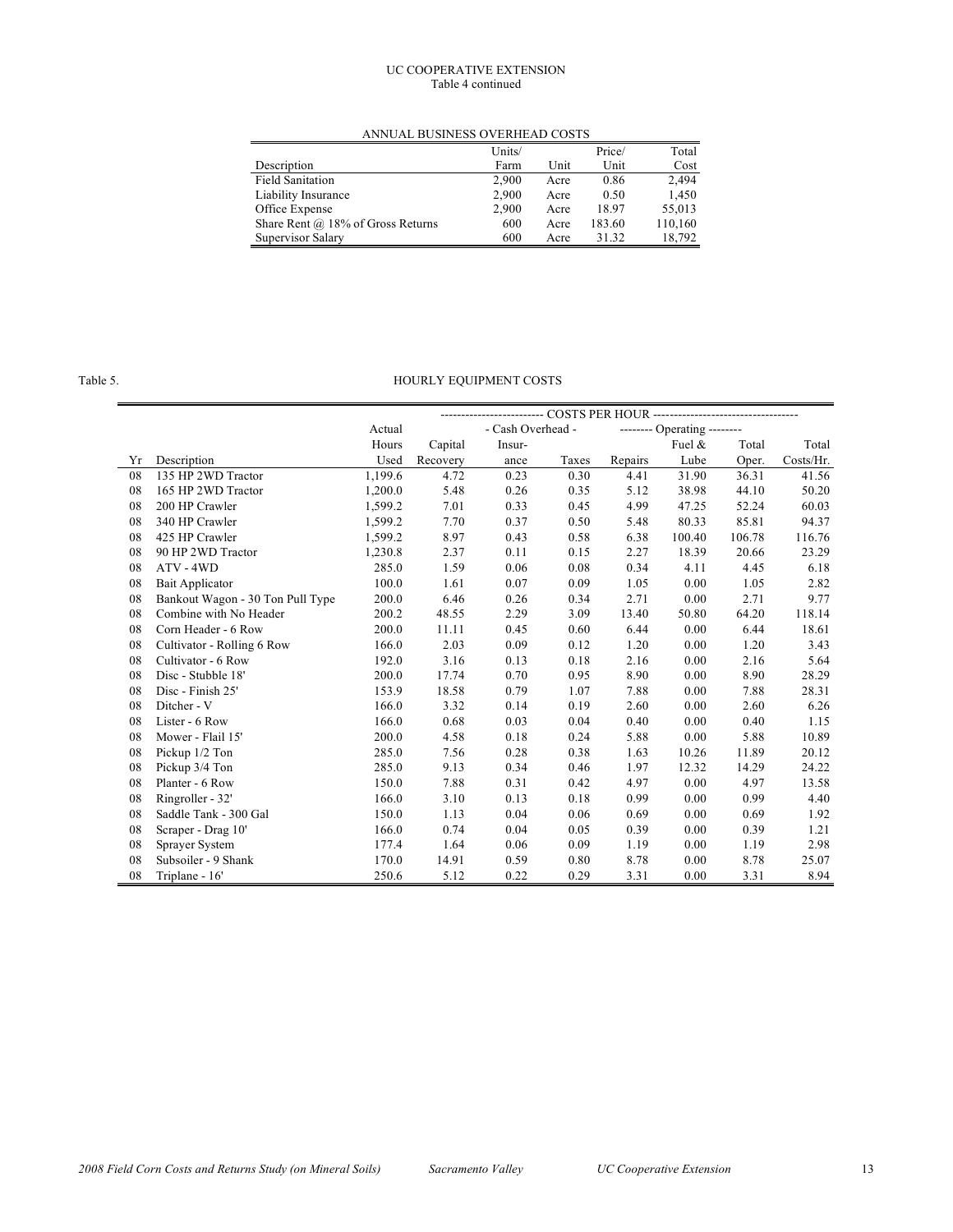#### UC COOPERATIVE EXTENSION Table 6. RANGING ANALYSIS SACRAMENTO VALLEY - 2008

|                                  |     |     |     | YIELD (ton/acre) |     |     |     |
|----------------------------------|-----|-----|-----|------------------|-----|-----|-----|
|                                  | 4.5 | 5.0 | 5.5 | 6.0              | 6.5 | 7.0 | 7.5 |
| OPERATING COSTS/ACRE:            |     |     |     |                  |     |     |     |
| Cultural Cost                    | 622 | 622 | 622 | 622              | 622 | 622 | 622 |
| <b>Harvest Cost</b>              | 26  | 29  | 32  | 35               | 38  | 40  | 43  |
| Interest on Operating Capital    | 19  | 19  | 19  | 19               | 19  | 19  | 19  |
| TOTAL OPERATING COSTS/ACRE       | 667 | 670 | 673 | 676              | 679 | 682 | 685 |
| <b>TOTAL OPERATING COSTS/TON</b> | 148 | 134 | 122 | 113              | 104 | 97  | 91  |
| <b>CASH OVERHEAD COSTS/ACRE</b>  | 245 | 245 | 245 | 245              | 245 | 245 | 246 |
| <b>TOTAL CASH COSTS/ACRE</b>     | 912 | 915 | 918 | 921              | 924 | 927 | 930 |
| <b>TOTAL CASH COSTS/TON</b>      | 203 | 183 | 167 | 154              | 142 | 132 | 124 |
| NON-CASH OVERHEAD COSTS/ACRE     | 54  | 55  | 55  | 56               | 56  | 56  | 57  |
| TOTAL COSTS/ACRE                 | 966 | 970 | 973 | 977              | 980 | 983 | 987 |
| <b>TOTAL COSTS/TON</b>           | 215 | 194 | 177 | 163              | 151 | 140 | 132 |

#### COSTS PER ACRE AT VARYING YIELDS TO PRODUCE FIELD CORN FOR GRAIN

#### NET RETURNS PER ACRE ABOVE OPERATING COSTS FOR FIELD CORN FOR GRAIN

| <b>PRICE</b>  |       | YIELD      |     |                             |     |     |     |
|---------------|-------|------------|-----|-----------------------------|-----|-----|-----|
| (DOLLARS/TON) |       | (TON/ACRE) |     |                             |     |     |     |
| Field Corn    | 4.5   | 5.0        | 5.5 | 6.0                         | 6.5 | 7.0 | 7.5 |
|               |       |            |     | ---------- S/ton ---------- |     |     |     |
| 140           | $-37$ | 30         | 97  | 164                         | 231 | 298 | 365 |
| 150           | 8     | 80         | 152 | 224                         | 296 | 368 | 440 |
| 160           | 53    | 130        | 207 | 284                         | 361 | 438 | 515 |
| 170           | 98    | 180        | 262 | 344                         | 426 | 508 | 590 |
| 180           | 143   | 230        | 317 | 404                         | 491 | 578 | 665 |
| 190           | 188   | 280        | 372 | 464                         | 556 | 648 | 740 |
| 200           | 233   | 330        | 427 | 524                         | 621 | 718 | 815 |

| NET RETURN PER ACRE ABOVE CASH COST FOR FIELD CORN FOR GRAIN |        |            |        |                              |       |     |     |  |
|--------------------------------------------------------------|--------|------------|--------|------------------------------|-------|-----|-----|--|
| <b>PRICE</b>                                                 |        | YIELD      |        |                              |       |     |     |  |
| (DOLLARS/TON)                                                |        | (TON/ACRE) |        |                              |       |     |     |  |
| Field Corn                                                   | 4.5    | 5.0        | 5.5    | 6.0                          | 6.5   | 7.0 | 7.5 |  |
|                                                              |        |            |        | ---------- \$/ton ---------- |       |     |     |  |
| 140                                                          | $-282$ | $-215$     | $-148$ | $-81$                        | $-14$ | 53  | 120 |  |
| 150                                                          | $-237$ | $-165$     | $-93$  | $-21$                        | 51    | 123 | 195 |  |
| 160                                                          | $-192$ | $-115$     | $-38$  | 39                           | 116   | 193 | 270 |  |
| 170                                                          | $-147$ | $-65$      | 17     | 99                           | 181   | 263 | 345 |  |
| 180                                                          | $-102$ | $-15$      | 72     | 159                          | 246   | 333 | 420 |  |
| 190                                                          | $-57$  | 35         | 127    | 219                          | 311   | 403 | 495 |  |
| 200                                                          | $-12$  | 85         | 182    | 279                          | 376   | 473 | 570 |  |

| NET RETURNS PER ACRE ABOVE TOTAL COST FOR FIELD CORN FOR GRAIN |            |              |        |                             |       |      |     |  |
|----------------------------------------------------------------|------------|--------------|--------|-----------------------------|-------|------|-----|--|
| <b>PRICE</b>                                                   |            | <b>YIELD</b> |        |                             |       |      |     |  |
| (DOLLARS/TON)                                                  | (TON/ACRE) |              |        |                             |       |      |     |  |
| Field Corn                                                     | 4.5        | 5.0          | 5.5    | 6.0                         | 6.5   | 7.0  | 7.5 |  |
|                                                                |            |              |        | ---------- S/ton ---------- |       |      |     |  |
| 140                                                            | $-336$     | $-270$       | $-203$ | $-137$                      | $-70$ | $-3$ | 63  |  |
| 150                                                            | $-291$     | $-220$       | $-148$ | $-77$                       | -5    | 67   | 138 |  |
| 160                                                            | $-246$     | $-170$       | $-93$  | $-17$                       | 60    | 137  | 213 |  |
| 170                                                            | $-201$     | $-120$       | $-38$  | 43                          | 125   | 207  | 288 |  |
| 180                                                            | $-156$     | $-70$        | 17     | 103                         | 190   | 277  | 363 |  |
| 190                                                            | $-111$     | $-20$        | 72     | 163                         | 255   | 347  | 438 |  |
| 200                                                            | -66        | 30           | 127    | 223                         | 320   | 417  | 513 |  |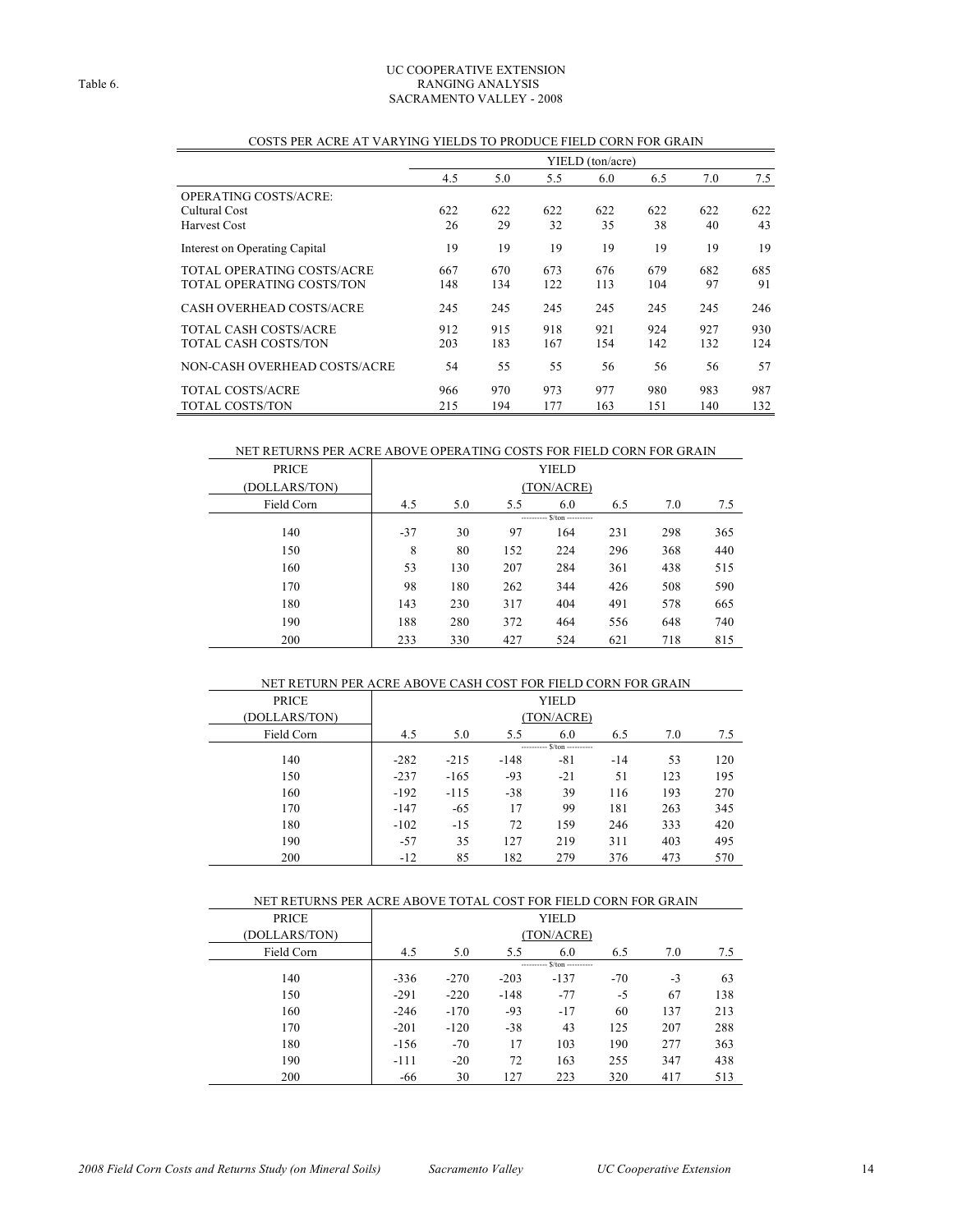#### UC COOPERATIVE EXTENSION Table 7. COSTS AND RETURNS/BREAKEVEN ANALYSIS SACRAMENTO VALLEY - 2008

| Crop       | 1. Gross<br>Returns | 2. Operating<br>Costs | 3. Net Returns<br>Above Oper.<br>$Costs(1-2)$ | 4. Cash<br>Costs | 5. Net Returns<br>Above Cash<br>Costs $(1-4)$ | 6. Total<br>Costs | 7. Net Returns<br>Above Total<br>Costs $(1-6)$ |
|------------|---------------------|-----------------------|-----------------------------------------------|------------------|-----------------------------------------------|-------------------|------------------------------------------------|
| Field Corn | 1,020               | 676                   | 344                                           | 921              | 99                                            | 977               | 43                                             |
|            |                     |                       |                                               |                  |                                               |                   |                                                |
|            |                     |                       | COSTS AND RETURNS - TOTAL ACREAGE             |                  |                                               |                   |                                                |
|            | 1. Gross            | 2. Operating          | 3. Net Returns                                | 4. Cash          | 5. Net Returns                                | 6. Total          | 7. Net Returns                                 |
|            | Returns             | Costs                 | Above Oper.                                   | Costs            | Above Cash                                    | Costs             | Above Total                                    |
| Crop       |                     |                       | Costs $(1-2)$                                 |                  | Costs $(1-4)$                                 |                   | Costs $(1-6)$                                  |
| Field Corn | 612.000             | 405,494               | 206,506                                       | 552,736          | 59,264                                        | 586,061           | 25,939                                         |

|             |              |                   | BREAKEVEN PRICES PER YIELD UNIT            |                                            |        |
|-------------|--------------|-------------------|--------------------------------------------|--------------------------------------------|--------|
|             |              |                   | -------- Breakeven Price To Cover -------- |                                            |        |
|             | Base Yield   | Yield             | Operating                                  | Cash                                       | Total  |
| <b>CROP</b> | (Units/Acre) | Units             | Costs                                      | Costs                                      | Costs  |
|             |              |                   |                                            | ----------- \$ per Yield Unit ------------ |        |
| Field Corn  | 6.0          | Ton               | 112.64                                     | 153.54                                     | 162.79 |
|             |              |                   |                                            |                                            |        |
|             |              |                   | <b>BREAKEVEN YIELDS PER ACRE</b>           |                                            |        |
|             |              |                   | -------- Breakeven Yield To Cover -------- |                                            |        |
|             | Yield        | <b>Base Price</b> | Operating                                  | Cash                                       | Total  |
| <b>CROP</b> | Units        | (S/Unit)          | Costs                                      | Costs                                      | Costs  |
|             |              |                   |                                            | ----------- Yield Units / Acre ----------- |        |
| Field Corn  | Ton          | 170.00            | 4.0                                        | 5.4                                        | 5.7    |